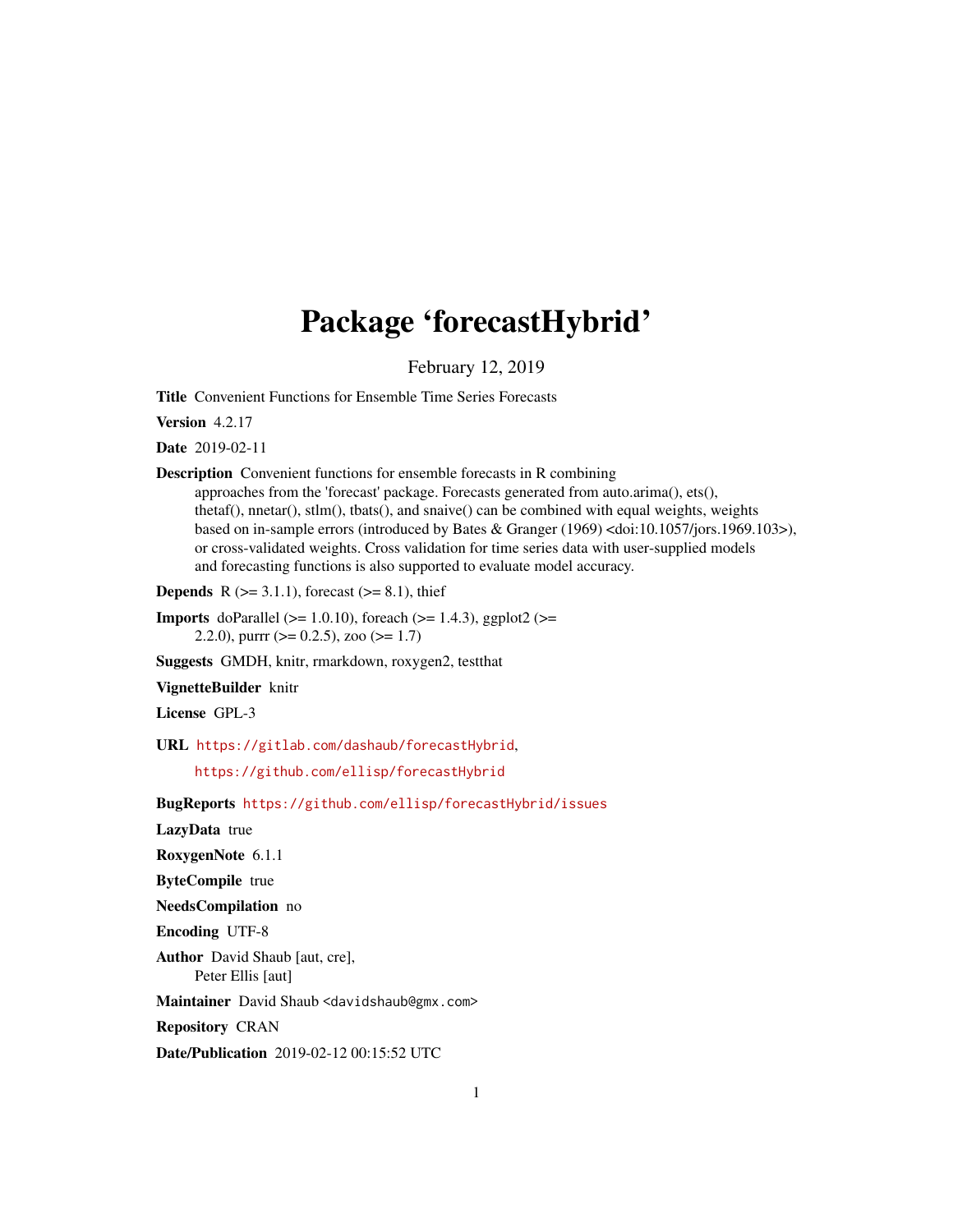## <span id="page-1-0"></span>R topics documented:

|       |          | $\overline{3}$            |
|-------|----------|---------------------------|
|       |          | $\overline{4}$            |
|       |          | $\overline{4}$            |
|       |          | $\overline{5}$            |
|       |          | $\overline{7}$            |
|       |          | $\overline{\phantom{0}}8$ |
|       |          | 9                         |
|       |          |                           |
|       | getModel | $\overline{11}$           |
|       |          |                           |
|       |          |                           |
|       |          |                           |
|       |          |                           |
|       |          |                           |
|       |          |                           |
|       |          |                           |
|       |          |                           |
|       |          |                           |
|       |          |                           |
|       |          |                           |
|       |          |                           |
|       |          |                           |
|       |          |                           |
|       |          |                           |
|       |          |                           |
| Index |          | 25                        |

<span id="page-1-1"></span>accuracy.cvts *Accuracy measures for cross-validated time series*

#### Description

Returns range of summary measures of the cross-validated forecast accuracy for cvts objects.

#### Usage

```
## S3 method for class 'cvts'
accuracy(f, ...)
```

|          | a cvts objected created by cvts. |
|----------|----------------------------------|
| $\cdots$ | other arguments (ignored).       |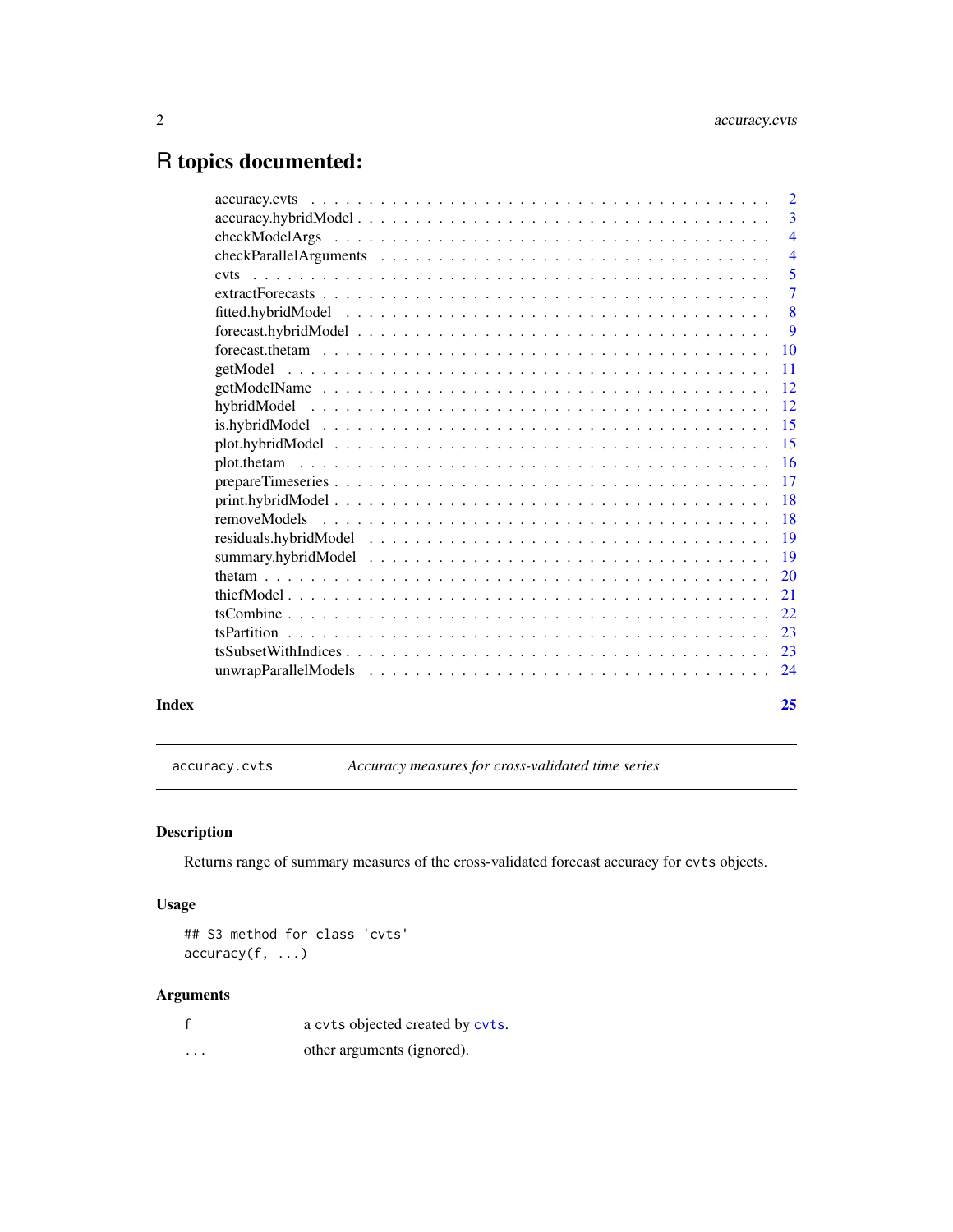#### <span id="page-2-0"></span>accuracy.hybridModel 3

#### Details

Currently the method only implements ME, RMSE, and MAE. The accuracy measures MPE, MAPE, and MASE are not calculated. The accuracy is calculated for each forecast horizon up to maxHorizon

#### Author(s)

David Shaub

accuracy.hybridModel *Accuracy measures for hybridModel objects*

#### Description

Accuracy measures for hybridModel objects.

#### Usage

```
## S3 method for class 'hybridModel'
accuracy(f, individual = FALSE, ...)
```
#### Arguments

|            | the input hybrid Model.                                                                                       |
|------------|---------------------------------------------------------------------------------------------------------------|
| individual | if TRUE, return the accuracy of the component models instead of the accuracy<br>for the whole ensemble model. |
| $\ddotsc$  | other arguments (ignored).                                                                                    |

#### Details

Return the in-sample accuracy measures for the component models of the hybridModel

#### Value

The accuracy of the ensemble or individual component models.

#### Author(s)

David Shaub

#### See Also

[accuracy](#page-0-0)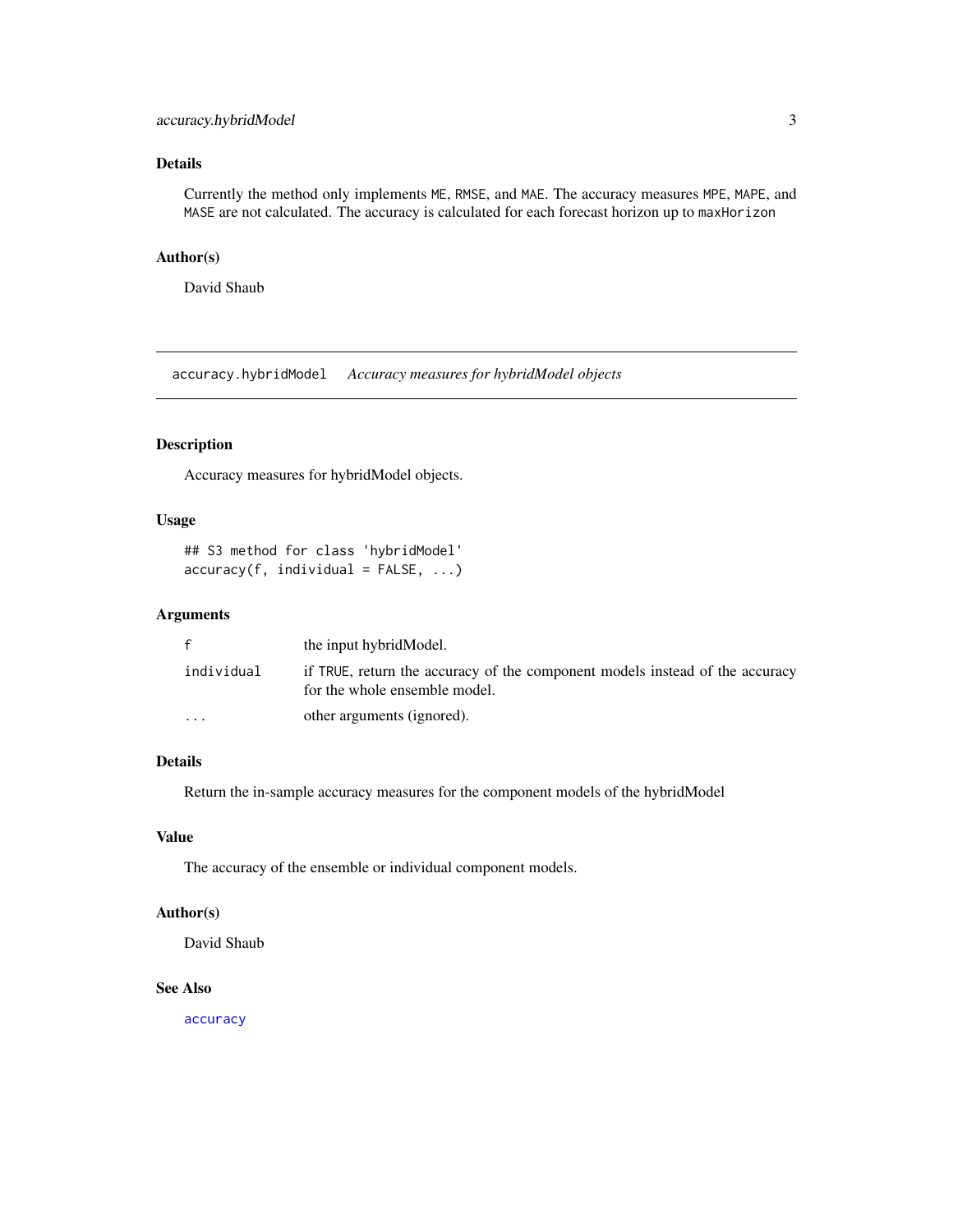<span id="page-3-0"></span>

Helper function to test all the model arguments (e.g. a.args, e.args, etc)

#### Usage

```
checkModelArgs(modelArguments, models)
```
#### Arguments

|        | model Arguments A list of containing the model arguments |
|--------|----------------------------------------------------------|
| models | A character vector containing all the model codes        |

```
checkParallelArguments
```
*Helper function to check the that the parallel arguments are valid*

#### Description

Helper function to check the that the parallel arguments are valid

#### Usage

```
checkParallelArguments(parallel, num.cores)
```

| parallel  | A logic to indicate if parallel processing should be used |
|-----------|-----------------------------------------------------------|
| num.cores | An integer for the number of threads to use               |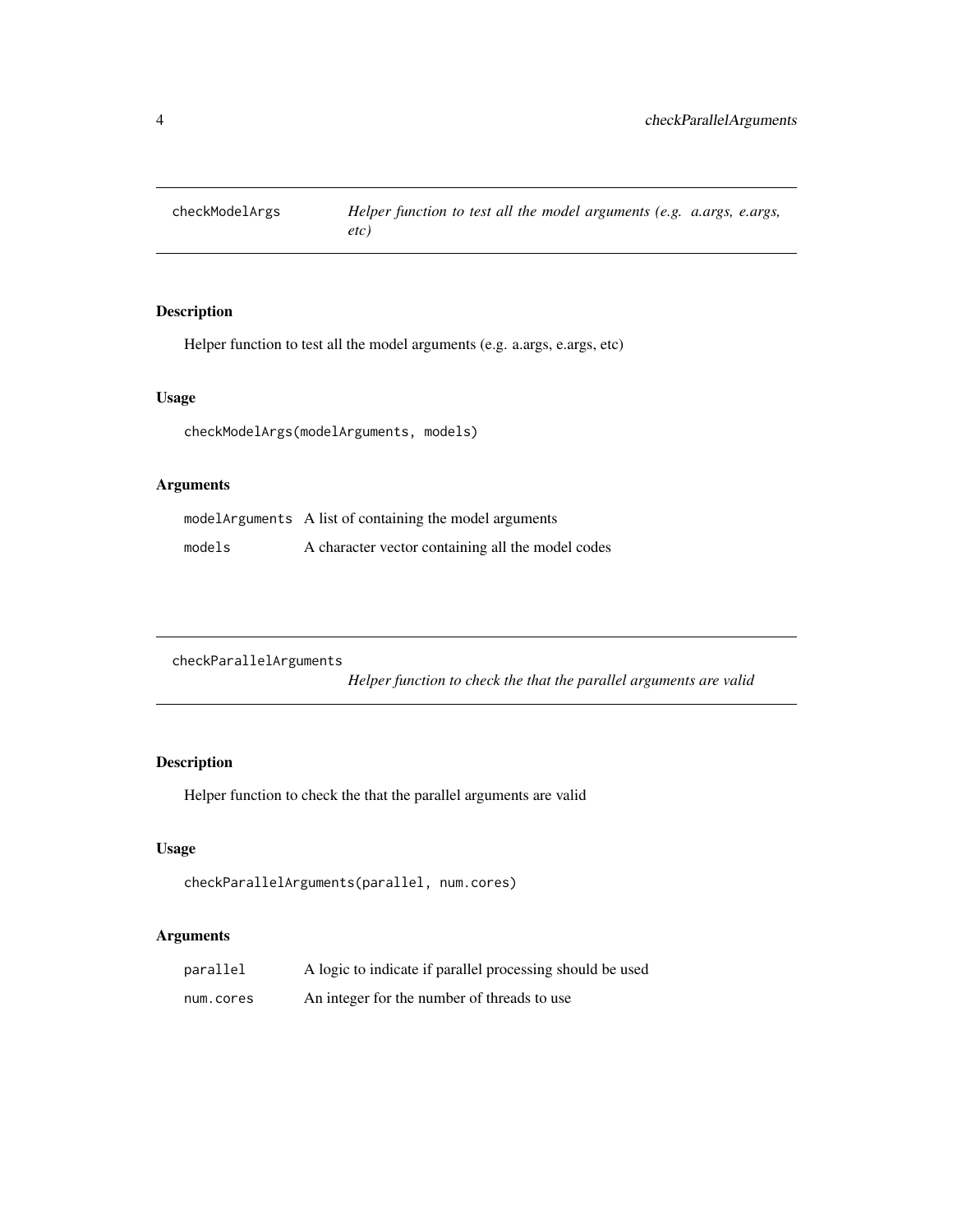<span id="page-4-1"></span><span id="page-4-0"></span>Perform cross validation on a time series.

#### Usage

```
cuts(x, FUN = NULL, FCFUN = NULL, rolling = FALSE, windowSize = 84,maxHorizon = 5, horizonAverage = FALSE, xreg = NULL,
  saveModels = ifelse(length(x) > 500, FALSE, TRUE),saveForecasts = ifelse(length(x) > 500, FALSE, TRUE), verbose = TRUE,
 num.cores = 2L, extraPackages = NULL, ...)
```

| X              | the input time series.                                                                                                                                                                                                                                     |
|----------------|------------------------------------------------------------------------------------------------------------------------------------------------------------------------------------------------------------------------------------------------------------|
| <b>FUN</b>     | the model function used. Custom functions are allowed. See details and exam-<br>ples.                                                                                                                                                                      |
| <b>FCFUN</b>   | a function that process point forecasts for the model function. This defaults to<br>forecast. Custom functions are allowed. See details and examples. See details.                                                                                         |
| rolling        | should a rolling procedure be used? If TRUE, non-overlapping windows of size<br>maxHorizon will be used for fitting each model. If FALSE, the size of the dataset<br>used for training will grow by one each iteration.                                    |
| windowSize     | length of the window to build each model. When $rolling == FALSE$ , the each<br>model will be fit to a time series of this length, and when rolling == TRUE the<br>first model will be fit to a series of this length and grow by one each iteration.      |
| maxHorizon     | maximum length of the forecast horizon to use for computing errors.                                                                                                                                                                                        |
| horizonAverage | should the final errors be an average over all forecast horizons up to maxhorizon<br>instead of producing metrics for each individual horizon?                                                                                                             |
| xreg           | External regressors to be used to fit the model. Only used if FUN accepts xreg<br>as an argument. FCFUN is also expected to accept it (see details)                                                                                                        |
| saveModels     | should the individual models be saved? Set this to FALSE on long time series to<br>save memory.                                                                                                                                                            |
| saveForecasts  | should the individual forecast from each model be saved? Set this to FALSE on<br>long time series to save memory.                                                                                                                                          |
| verbose        | should the current progress be printed to the console?                                                                                                                                                                                                     |
| num.cores      | the number of cores to use for parallel fitting. If the underlying model that is<br>being fit also utilizes parallelization, the number of cores it is using multiplied by<br>'num.cores' should not exceed the number of cores available on your machine. |
| extraPackages  | on Windows if a custom 'FUN' or 'FCFUN' is being used that requires packages<br>to be loaded, these can be passed here so that they can be passed to parallel<br>socket workers                                                                            |
| $\cdots$       | Other arguments to be passed to the model function FUN                                                                                                                                                                                                     |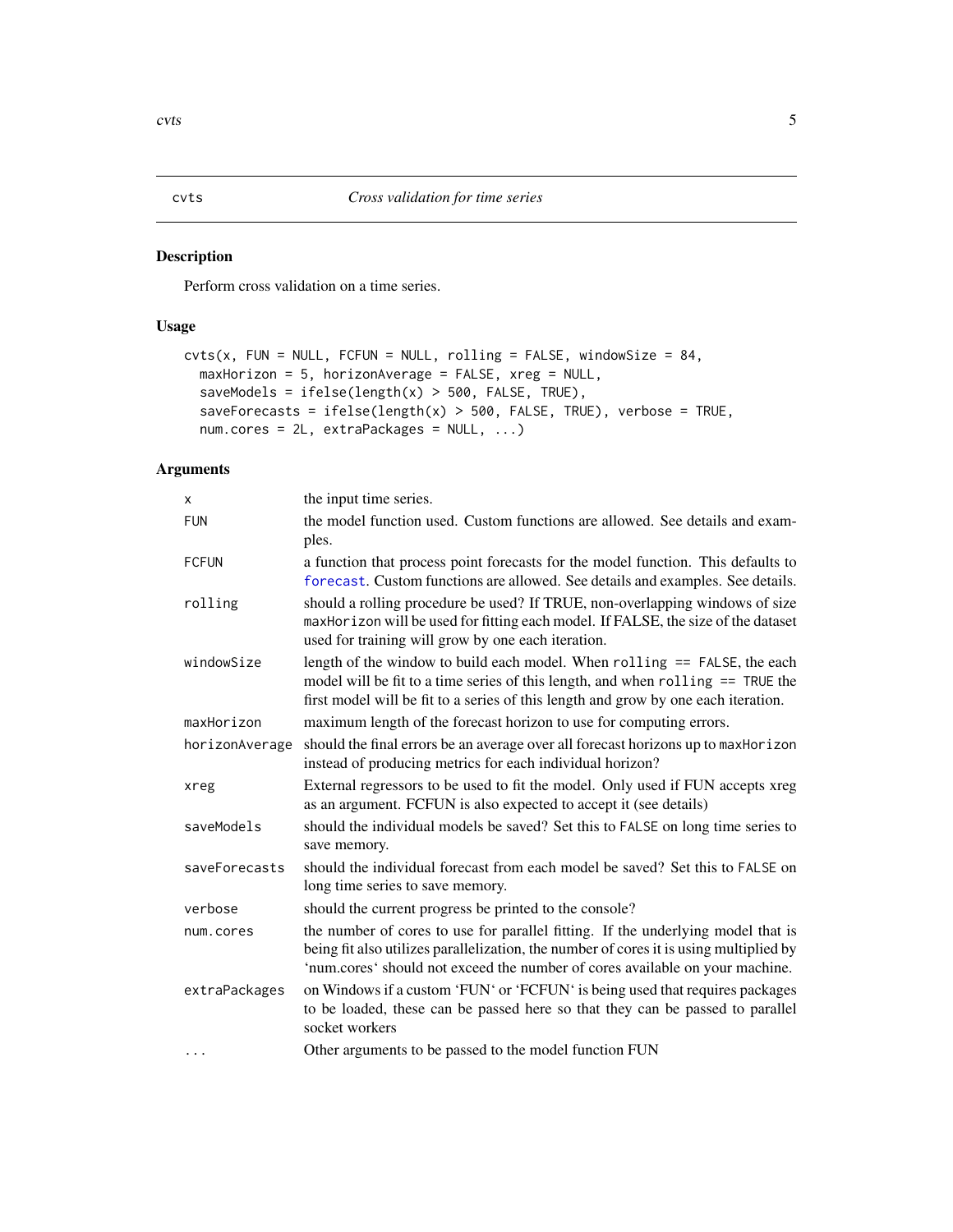#### <span id="page-5-0"></span>Details

Cross validation of time series data is more complicated than regular k-folds or leave-one-out cross validation of datasets without serial correlation since observations  $x_t$  and  $x_{t+n}$  are not independent. The cvts() function overcomes this obstacle using two methods: 1) rolling cross validation where an initial training window is used along with a forecast horizon and the initial window used for training grows by one observation each round until the training window and the forecast horizon capture the entire series or 2) a non-rolling approach where a fixed training length is used that is shifted forward by the forecast horizon after each iteration.

For the rolling approach, training points are heavily recycled, both in terms of used for fitting and in generating forecast errors at each of the forecast horizons from 1:maxHorizon. In contrast, the models fit with the non-rolling approach share less overlap, and the predicted forecast values are also only compared to the actual values once. The former approach is similar to leave-one-out cross validation while the latter resembles k-fold cross validation. As a result, rolling cross validation requires far more iterations and computationally takes longer to complete, but a disadvantage of the non-rolling approach is the greater variance and general instability of cross-validated errors.

The FUN and FCFUN arguments specify which function to use for generating a model and forecasting, respectively. While the functions from the "forecast" package can be used, user-defined functions can also be tested, but the object returned by FCFUN must accept the argument h and contain the point forecasts out to this horizon h in slot \$mean of the returned object. An example is given with a custom model and forecast.

For small time series (default length  $\leq$  500), all of the individual fit models are included in the final cvts object that is returned. This can grow quite large since functions such as auto. arima will save fitted values, residual values, summary statistics, coefficient matrices, etc. Setting saveModels = FALSE can be safely done if there is no need to examine individual models fit at every stage of cross validation since the forecasts from each fold and the associated residuals are always saved.

External regressors are allowed via the xreg argument. It is assumed that both FUN and FCFUN accept the xreg parameter if xreg is not NULL. If FUN does not accept the xreg parameter a warning will be given. No warning is provided if FCFUN does not use the xreg parameter.

#### Author(s)

David Shaub

#### See Also

[accuracy.cvts](#page-1-1)

#### Examples

```
series <- subset(AirPassengers, end = 50)
cvmod1 <- cvts(series, FUN = snaive,
               windowSize = 25, maxHorizon = 12)
accuracy(cvmod1)
# We can also use custom model functions for modeling/forecasting
stlmClean <- function(x){stlm(tsclean(x))}
series <- subset(austres, end = 38)
cvmodCustom <- cvts(series, FUN = stlmClean, windowSize = 26, maxHorizon = 6)
```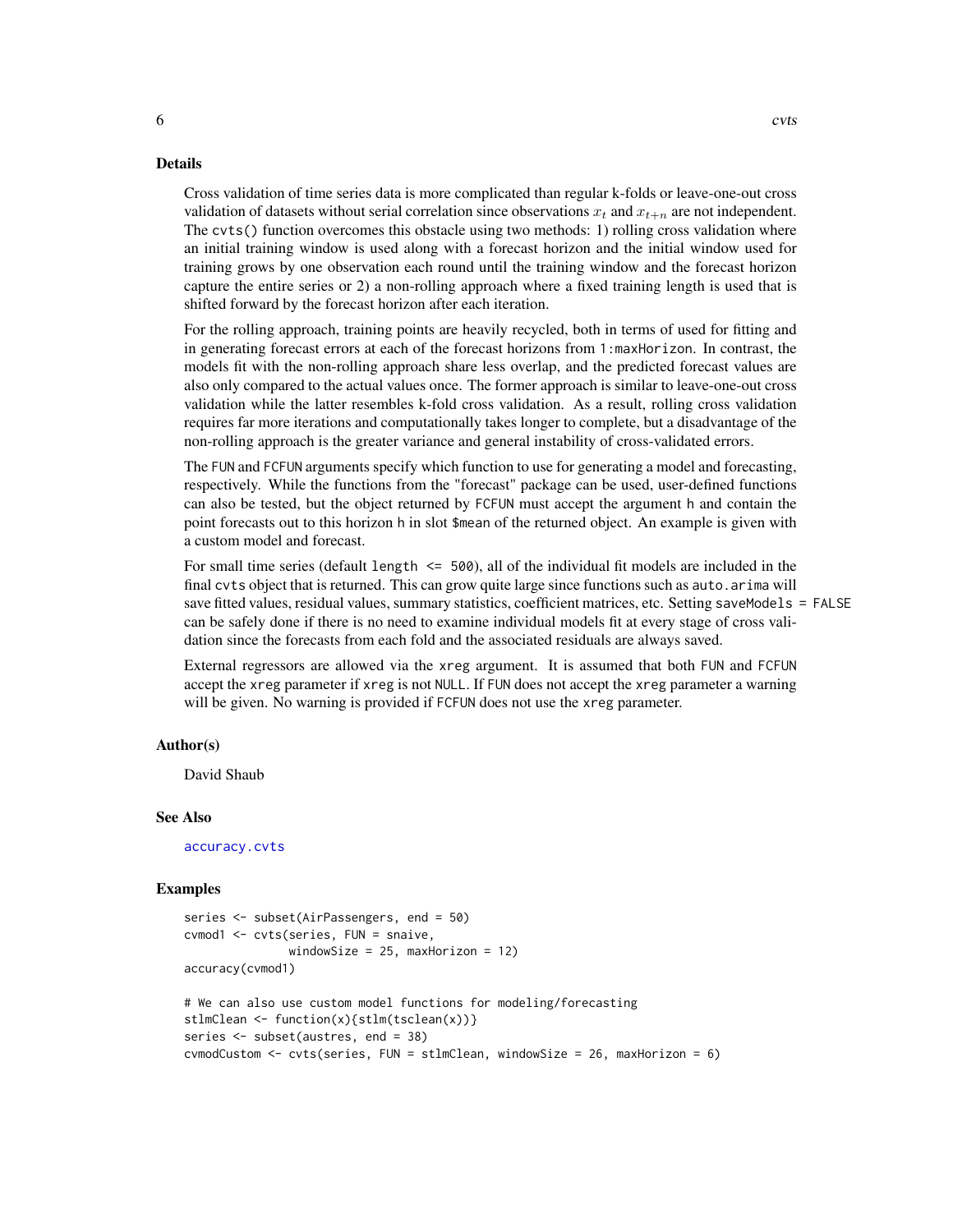#### <span id="page-6-0"></span>extractForecasts 7

accuracy(cvmodCustom)

```
# Use the rwf() function from the "forecast" package.
# This function does not have a modeling function and
# instead calculates a forecast on the time series directly
series <- subset(AirPassengers, end = 26)
rwcv \le cvts(series, FCFUN = rwf, windowSize = 24, maxHorizon = 1)
## Not run:
cvmod2 <- cvts(USAccDeaths, FUN = ets,
               saveModels = FALSE, saveForecasts = FALSE,
              windowSize = 36, maxHorizon = 12)
# If we don't need prediction intervals and are using the nnetar model, turning off PI
# will make the forecasting much faster
cvmod3 <- cvts(AirPassengers, FUN = hybridModel,
               FCFUN = function(mod, h) forecast(mod, h = h, PI=FALSE),
               rolling = FALSE, windowSize = 48,
              maxHorizon = 12)
```
## End(Not run)

extractForecasts *Extract cross validated rolling forecasts*

#### Description

Obtain cross validated forecasts when rolling cross validation is used. The object is not inspected to see if it was fit using a rolling origin

#### Usage

```
extractForecasts(cv, horizon = 1)
```
#### Arguments

| – C.V   | An object of class cvts                        |
|---------|------------------------------------------------|
| horizon | The forecast horizon from each fold to extract |

#### Details

Combine the cross validated forecasts fit with a rolling origin. This may be useful to visualize and investigate the cross validated performance of the model

#### Value

Forecasts computed via a rolling origin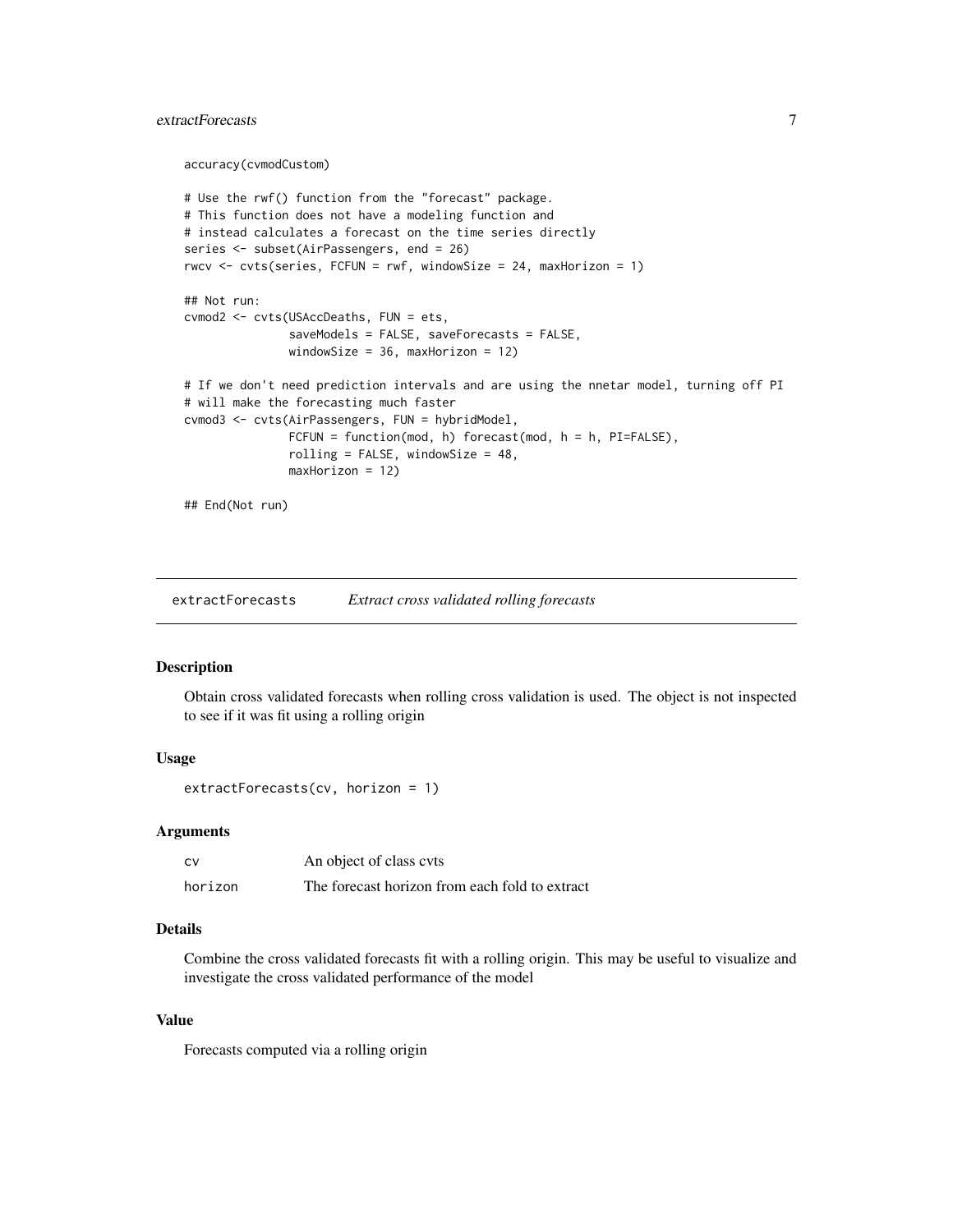#### <span id="page-7-0"></span>Author(s)

Ganesh Krishnan

#### Examples

```
cv <- cvts(AirPassengers, FUN = stlm, FCFUN = forecast,
        rolling = TRUE, windowSize = 134, horizon = 2)
```
extractForecasts(cv)

fitted.hybridModel *Extract Model Fitted Values*

#### Description

Extract the model fitted values from the hybridModel object.

### Usage

## S3 method for class 'hybridModel' fitted(object, individual = FALSE, ...)

#### Arguments

| object                  | the input hybridModel.                                                                                                  |
|-------------------------|-------------------------------------------------------------------------------------------------------------------------|
| individual              | if TRUE, return the fitted values of the component models instead of the fitted<br>values for the whole ensemble model. |
| $\cdot$ $\cdot$ $\cdot$ | other arguments (ignored).                                                                                              |

#### Value

The fitted values of the ensemble or individual component models.

#### See Also

[accuracy](#page-0-0)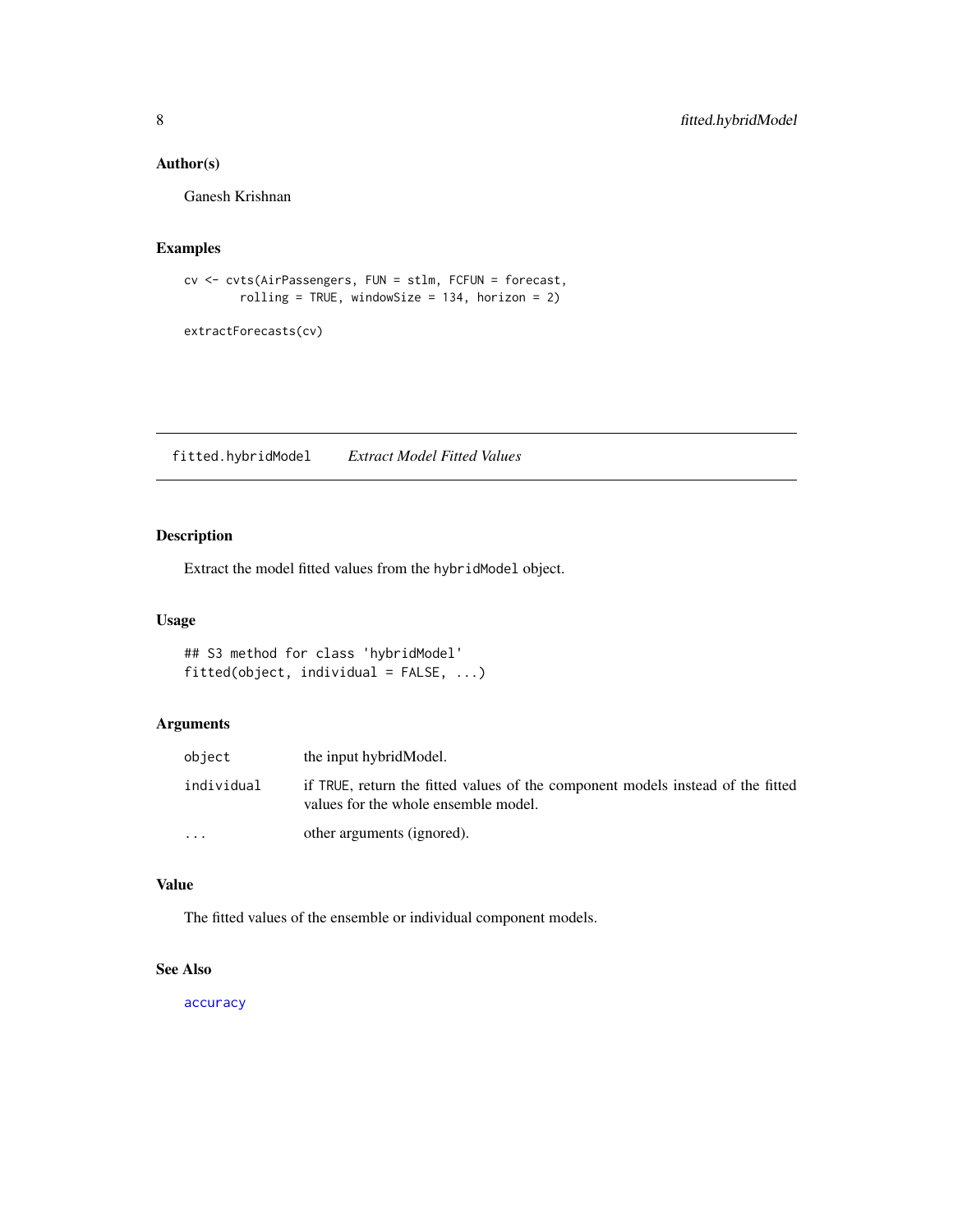<span id="page-8-1"></span><span id="page-8-0"></span>forecast.hybridModel *Hybrid forecast*

#### Description

Forecast method for hybrid models.

#### Usage

```
## S3 method for class 'hybridModel'
forecast(object, h = ifelse(object$frequency > 1, 2
  * object$frequency, 10), xreg = NULL, level = c(80, 95), PI = TRUE,
 fan = FALSE, PI.combination = c("extreme", "mean"), ...)
```
#### Arguments

| object   | a hybrid time series model fit with hybridModel.                                                                                                                                                                                                                                                                                                                                                                                                                                     |
|----------|--------------------------------------------------------------------------------------------------------------------------------------------------------------------------------------------------------------------------------------------------------------------------------------------------------------------------------------------------------------------------------------------------------------------------------------------------------------------------------------|
| h        | number of periods for forecasting. If xreg is used, h is ignored and the number<br>of forecast periods is set to the number of rows of xreg.                                                                                                                                                                                                                                                                                                                                         |
| xreg     | future values of regression variables (for use if one of the ensemble methods<br>used in creating the hybrid forecast was auto. arima, nnetar, or stlm and the<br>$model(s)$ used xreg in the fit). It should be supplied as a matrix.                                                                                                                                                                                                                                               |
| level    | confidence level for prediction intervals. This can be expressed as a decimal<br>between 0.0 and 1.0 or numeric between 0 and 100.                                                                                                                                                                                                                                                                                                                                                   |
| PI       | should prediction intervals be produced? If a nnetar model is in the ensemble,<br>this can be quite slow, so disabling prediction intervals will speed up the forecast<br>generation. If FALSE, the arguments level and fan are ignored.                                                                                                                                                                                                                                             |
| fan      | if TRUE, level is set to seq $(51, 99, by = 3)$ . This is suitable for fan plots.                                                                                                                                                                                                                                                                                                                                                                                                    |
|          | PI. combination Method for combining the prediction intervals from each of the component fore-<br>casts. Supplying "mean" will simply average each of the lower/upper intervals<br>from each model without using the model weights used for the point forecasts.<br>The default value "extreme" will take the most pessimistic intervals (i.e. the<br>highest upper interval from all the component models and the lowest prediction<br>interval from all of the component models'). |
| $\cdots$ | other arguments passed to the individual forecast generic methods.                                                                                                                                                                                                                                                                                                                                                                                                                   |

#### Details

if xreg was used in constructing the hybridModel, it must also be passed into forecast.hybridModel.

While prediction intervals are produced for the final ensemble forecast model, these should be viewed conservatively as insights to the forecast's uncertainty. Currently these are constructed using the most extreme interval from each component model for each horizon, so the composite prediction intervals do not have statistical guarantees of asymptotic efficiency. More sophisticated and rigorous techniques are planned, however, particularly when cross validation approaches are used.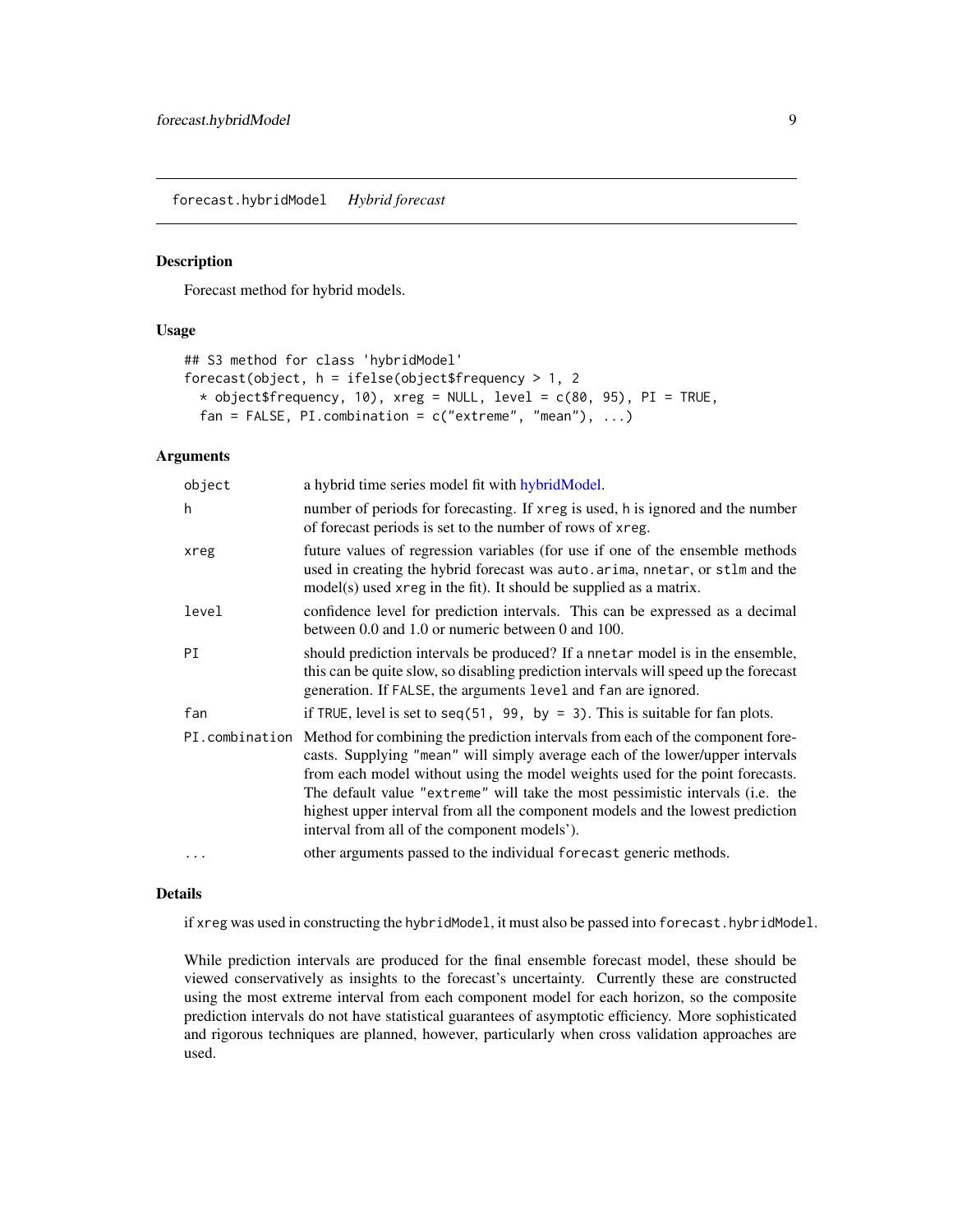#### Value

An object of class [forecast.](#page-0-0)

#### Author(s)

David Shaub

#### See Also

[hybridModel](#page-11-1)

#### Examples

```
## Not run:
mod <- hybridModel(AirPassengers)
fc <- forecast(mod)
# View the point forecasts
fc$mean
# View the upper prediction interval
fc$upper
# View the lower prediction interval
fc$lower
# Plot the forecast
plot(fc)
## End(Not run)
```
<span id="page-9-1"></span>forecast.thetam *Forecast using a Theta model*

#### Description

Returns forecasts and other information for univariate Theta "models"

#### Usage

```
## S3 method for class 'thetam'
forecast(object, h = ifelse(object\ = 1, 2 * object$m,
  10), level = c(80, 95), fan = FALSE, ...)
```
<span id="page-9-0"></span>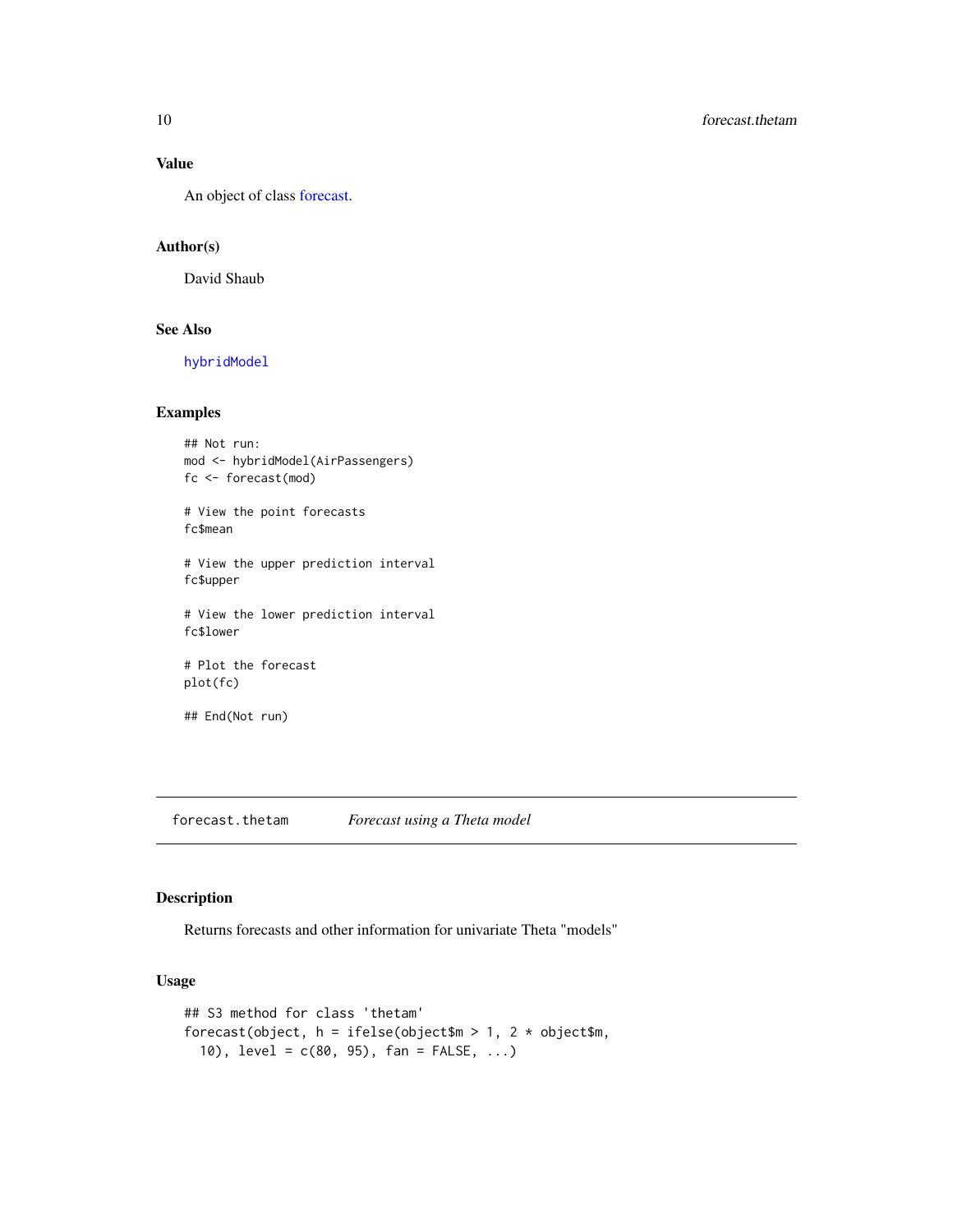#### <span id="page-10-0"></span>getModel 11

#### Arguments

| object   | An object of class "thetam. Usually the result of a call to link { thetam }.   |
|----------|--------------------------------------------------------------------------------|
| h.       | Number of periods for forecasting                                              |
| level    | Confidence level for prediction intervals                                      |
| fan      | If TRUE, level is set to seq (51, 99, by = 3). This is suitable for fan plots. |
| $\cdots$ | Ignored                                                                        |

#### Value

An object of class forecast

#### Author(s)

Peter Ellis

#### See Also

[thetam](#page-19-1)

#### Examples

```
mod1 <- thetam(Nile)
fc1 <- forecast(mod1)
plot(fc1)
```
getModel *Return a forecast model function for a given model character*

#### Description

Convert the single-letter representation used in the "forecastHybrid" package to the corresponding model function from the "forecast" package

#### Usage

```
getModel(modelCharacter)
```
#### Arguments

modelCharacter a single character representing one of the models from the models argument passed to [hybridModel](#page-11-1)

#### See Also

[hybridModel](#page-11-1)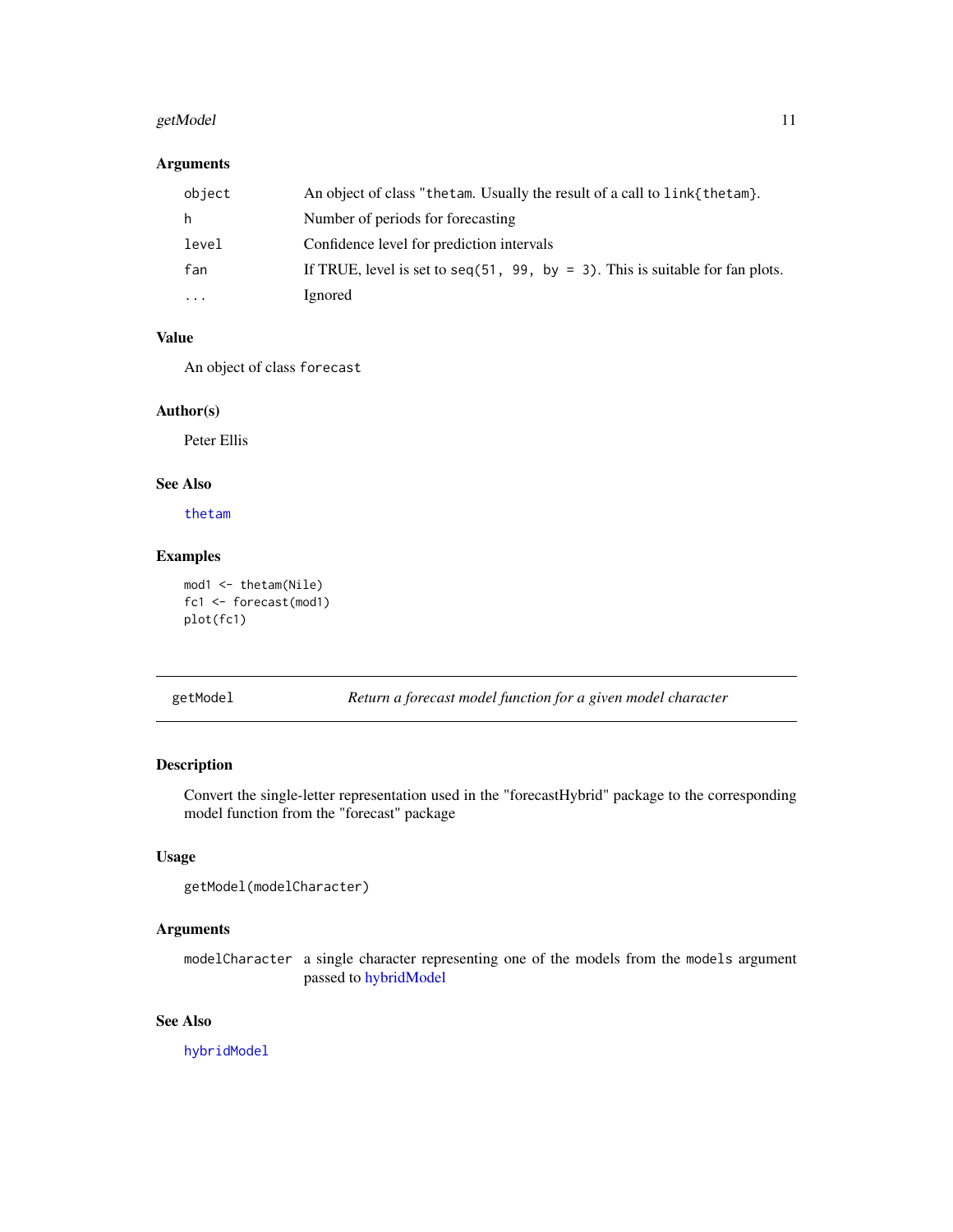#### Examples

```
forecastHybrid:::getModel("a")
forecastHybrid:::getModel("s")
forecastHybrid:::getModel("z")
```
getModelName *Translate character to model name*

#### Description

Convert the single-letter representation used in the "forecastHybrid" package to the corresponding function name from the "forecast" package

#### Usage

getModelName(modelCharacter)

#### Arguments

modelCharacter a single character representing one of the models from the models argument passed to [hybridModel](#page-11-1)

#### See Also

[hybridModel](#page-11-1)

#### Examples

```
forecastHybrid:::getModelName("a")
forecastHybrid:::getModelName("s")
forecastHybrid:::getModelName("z")
```
<span id="page-11-1"></span>hybridModel *Hybrid time series modeling*

#### Description

Create a hybrid time series model with two to five component models.

#### Usage

```
hybridModel(y, models = "aefnst", lambda = NULL, a.args = NULL,
  e.args = NULL, n.args = NULL, s.args = NULL, t.args = NULL,
  z.args = NULL, weights = c("equal", "insample.errors", "cv.errors"),
  errorMethod = c("RMSE", "MAE", "MASE"), cvHorizon = frequency(y),
 windowSize = 84, horizonAverage = FALSE, parallel = FALSE,
  num.cores = 2L, verbose = TRUE)
```
<span id="page-11-0"></span>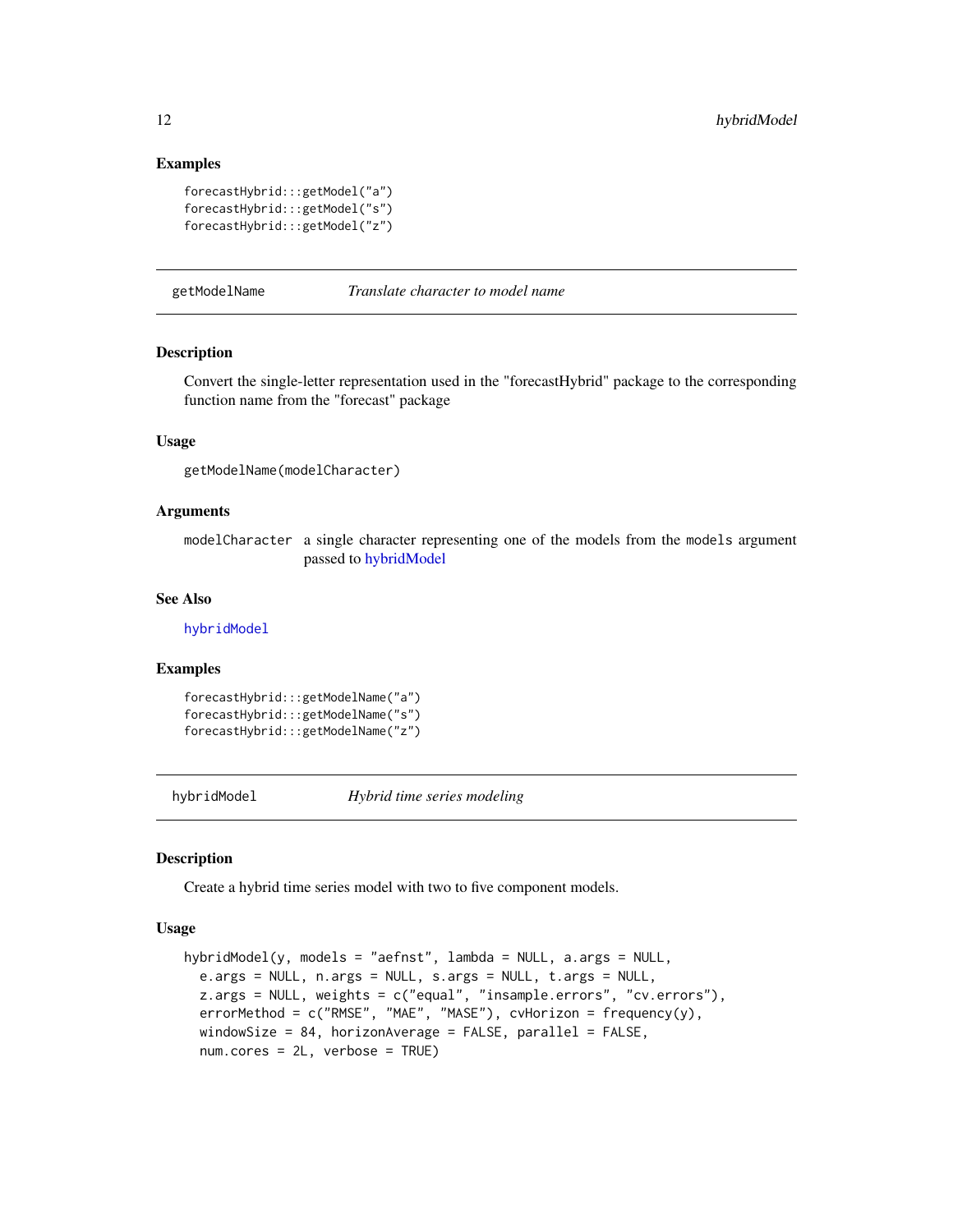#### <span id="page-12-0"></span>hybridModel 13

#### Arguments

| у              | A numeric vector or time series.                                                                                                                                                                                                                                                                                                                                                                                                                                                                                                                                                                                         |
|----------------|--------------------------------------------------------------------------------------------------------------------------------------------------------------------------------------------------------------------------------------------------------------------------------------------------------------------------------------------------------------------------------------------------------------------------------------------------------------------------------------------------------------------------------------------------------------------------------------------------------------------------|
| models         | A character string of up to seven characters indicating which contributing mod-<br>els to use: a (auto.arima), e (ets), f (thetam), n (nnetar), s (stlm), t (tbats),<br>and $z$ (snaive).                                                                                                                                                                                                                                                                                                                                                                                                                                |
| lambda         | Box-Cox transformation parameter. Ignored if NULL. Otherwise, data trans-<br>formed before model is estimated.                                                                                                                                                                                                                                                                                                                                                                                                                                                                                                           |
| a.args         | an optional list of arguments to pass to auto. arima. See details.                                                                                                                                                                                                                                                                                                                                                                                                                                                                                                                                                       |
| e.args         | an optional list of arguments to pass to ets. See details.                                                                                                                                                                                                                                                                                                                                                                                                                                                                                                                                                               |
| n.args         | an optional list of arguments to pass to nnetar. See details.                                                                                                                                                                                                                                                                                                                                                                                                                                                                                                                                                            |
| s.args         | an optional list of arguments to pass to stlm. See details.                                                                                                                                                                                                                                                                                                                                                                                                                                                                                                                                                              |
| t.args         | an optional list of arguments to pass to tbats. See details.                                                                                                                                                                                                                                                                                                                                                                                                                                                                                                                                                             |
| z.args         | an optional list of arguments to pass to snaive. See details.                                                                                                                                                                                                                                                                                                                                                                                                                                                                                                                                                            |
| weights        | method for weighting the forecasts of the various contributing models. De-<br>faults to equal, which has shown to be robust and better in many cases than<br>giving more weight to models with better in-sample performance. Cross vali-<br>dated errors-implemented with link{cvts} should produce the best forecast,<br>but the model estimation is also the slowest. Note that extra arguments passed<br>in a. args, e. args, n. args, s. args, and t. args are not used during cross val-<br>idation. See further explanation in cvts. Weights utilizing in-sample errors are<br>also available but not recommended. |
| errorMethod    | method of measuring accuracy to use if weights are not to be equal. Root mean<br>square error (RMSE), mean absolute error (MAE) and mean absolute scaled error<br>(MASE) are supported.                                                                                                                                                                                                                                                                                                                                                                                                                                  |
| cvHorizon      | If weights = $"cv. errors", this controls which forecast to horizon to use for$<br>the error calculations.                                                                                                                                                                                                                                                                                                                                                                                                                                                                                                               |
| windowSize     | length of the window to build each model, only used when weights = "cv.errors".                                                                                                                                                                                                                                                                                                                                                                                                                                                                                                                                          |
| horizonAverage | If weights = "cv.errors", setting this to TRUE will average all forecast hori-<br>zons up to cvHorizon for calculating the errors instead of using the single hori-<br>zon given in cvHorizon.                                                                                                                                                                                                                                                                                                                                                                                                                           |
| parallel       | a boolean indicating if parallel processing should be used between models. Par-<br>allelization will still occur within individual models that support it and can be<br>controlled using a. args and t. args.                                                                                                                                                                                                                                                                                                                                                                                                            |
| num.cores      | If parallel=TRUE, how many cores to use.                                                                                                                                                                                                                                                                                                                                                                                                                                                                                                                                                                                 |
| verbose        | Should the status of which model is being fit/cross validated be printed to the<br>terminal?                                                                                                                                                                                                                                                                                                                                                                                                                                                                                                                             |

#### Details

The hybridModel function fits multiple individual model specifications to allow easy creation of ensemble forecasts. While default settings for the individual component models work quite well in most cases, fine control can be exerted by passing detailed arguments to the component models in the a.args, e.args, n.args, s.args, and t.args lists. Note that if xreg is passed to the a.args,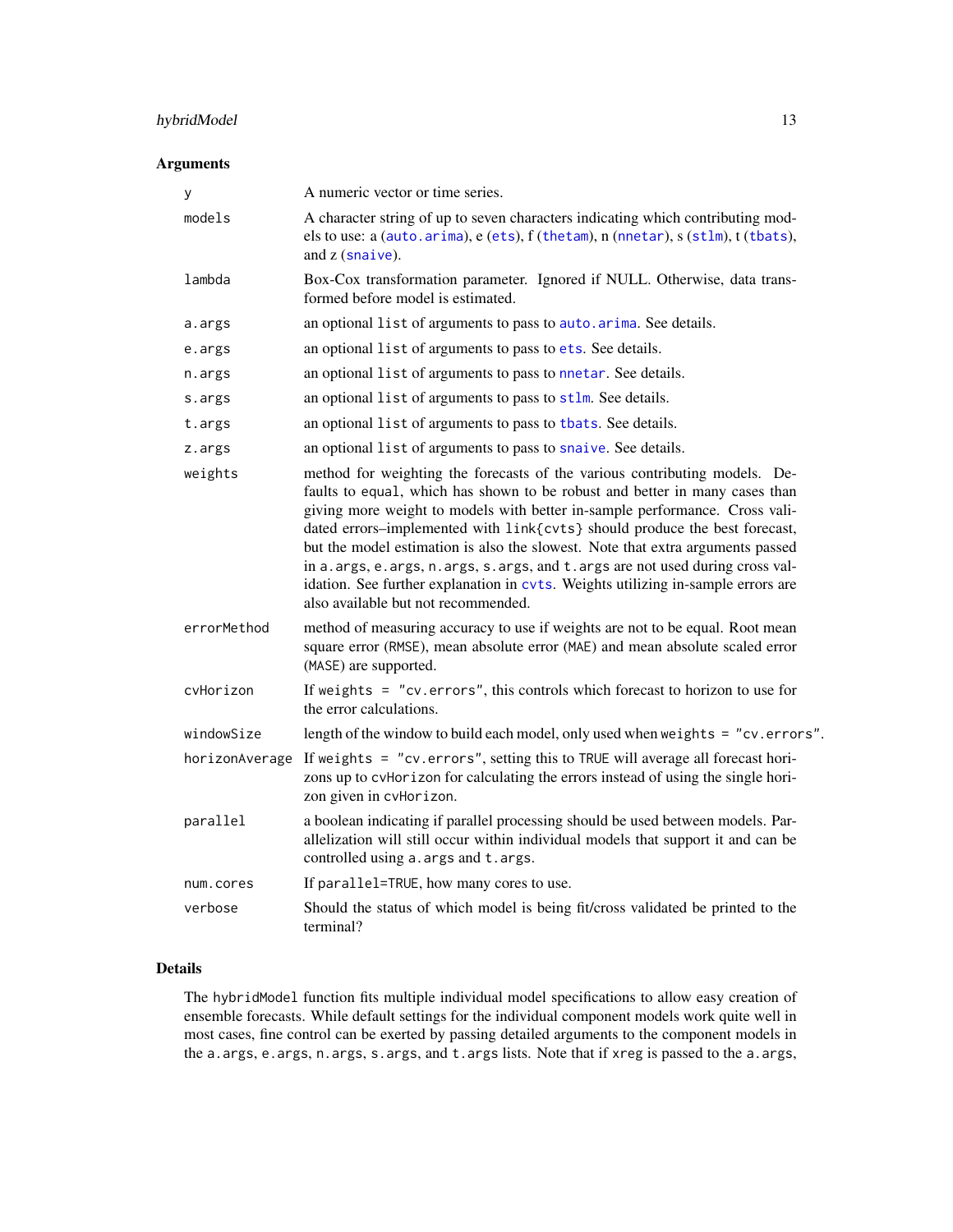<span id="page-13-0"></span>n.args, or s.args component models it must now be passed as a matrix. In "forecastHybrid" versions earlier than 4.0.15 it would instead be passed in as a dataframe, but for consistency with "forecast" v8.5 we now require a matrix with colnames

Characteristics of the input series can cause problems for certain types of models and parameters. For example, [stlm](#page-0-0) models require that the input series be seasonal; furthermore, the data must include at least two seasons of data (i.e. length(y)  $\geq 2$  \* frequency(y)) for the decomposition to succeed. If this is not the case, hybridModel() will remove the stlm model so an error does not occur. Similarly, nnetar models require that length(y)  $\geq 2$  \* frequency(y), so these models will be removed if the condition is not satisfied The [ets](#page-0-0) model does not handle a series well with a seasonal period longer than 24 and will ignore the seasonality. In this case, hybridModel() will also drop the ets model from the ensemble.

#### Value

An object of class hybridModel. The individual component models are stored inside of the object and can be accessed for all the regular manipulations available in the forecast package.

#### Author(s)

David Shaub

#### See Also

[forecast.hybridModel](#page-8-1), [auto.arima](#page-0-0), [ets](#page-0-0), [thetam](#page-19-1), [nnetar](#page-0-0), [stlm](#page-0-0), [tbats](#page-0-0)

#### Examples

## Not run:

```
# Fit an auto.arima, ets, thetam, nnetar, stlm, and tbats model
# on the time series with equal weights
mod1 <- hybridModel(AirPassengers)
plot(forecast(mod1))
# Use an auto.arima, ets, and tbats model with weights
# set by the MASE in-sample errors
mod2 <- hybridModel(AirPassengers, models = "aet",
weights = "insample.errors", errorMethod = "MASE")
```

```
# Pass additional arguments to auto.arima() to control its fit
mod3 <- hybridModel(AirPassengers, models = "aens",
a.\arg s = list(max.p = 7, max.q = 7, approximation = FALSE)
```

```
# View the component auto.arima() and stlm() models
mod3$auto.arima
mod3$stlm
```
## End(Not run)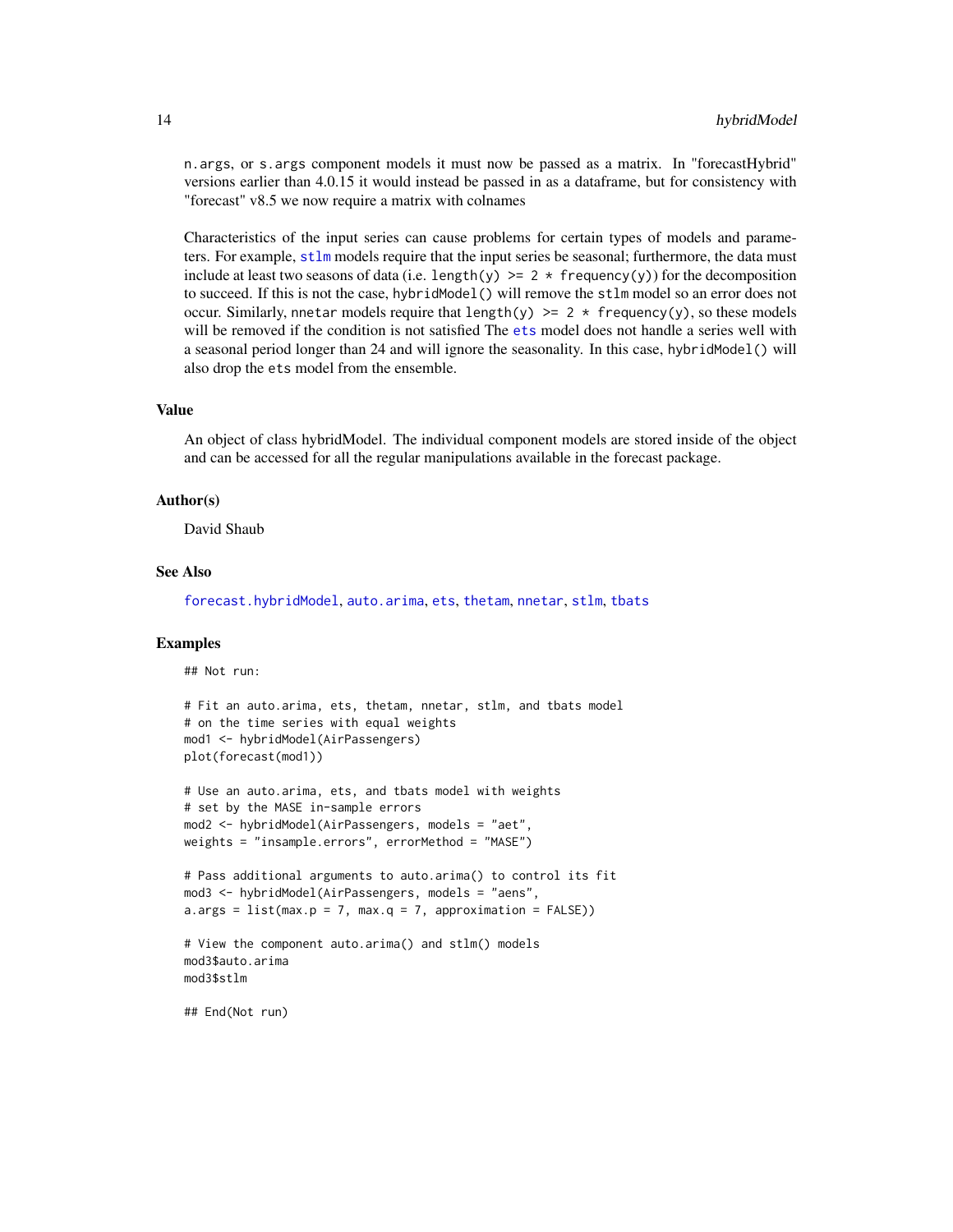<span id="page-14-0"></span>is.hybridModel *Test if the object is a hybridModel object*

#### Description

Test if the object is a hybridModel object.

#### Usage

is.hybridModel(x)

#### Arguments

x the input object.

### Value

A boolean indicating if the object is a hybridModel is returned.

plot.hybridModel *Plot a hybridModel object*

#### Description

Plot a representation of the hybridModel.

#### Usage

```
## S3 method for class 'hybridModel'
plot(x, type = c("fit", "models"),ggplot = FALSE, ...)
```

| x        | an object of class hybrid Model to plot.                                                                                                                                                                                                                                                                                   |
|----------|----------------------------------------------------------------------------------------------------------------------------------------------------------------------------------------------------------------------------------------------------------------------------------------------------------------------------|
| type     | if type $=$ "fit", plot the original series and the individual fitted models. If<br>type = "models", use the regular plot methods from the component models, i.e.<br>plot. Arima, plot. ets, plot. tbats. Note: no plot methods exist for nnetar<br>and stlm objects, so these will not be plotted with type $=$ "models". |
| ggplot   | should the autoplot function be used (when available) for the plots?                                                                                                                                                                                                                                                       |
| $\cdots$ | other arguments passed to plot.                                                                                                                                                                                                                                                                                            |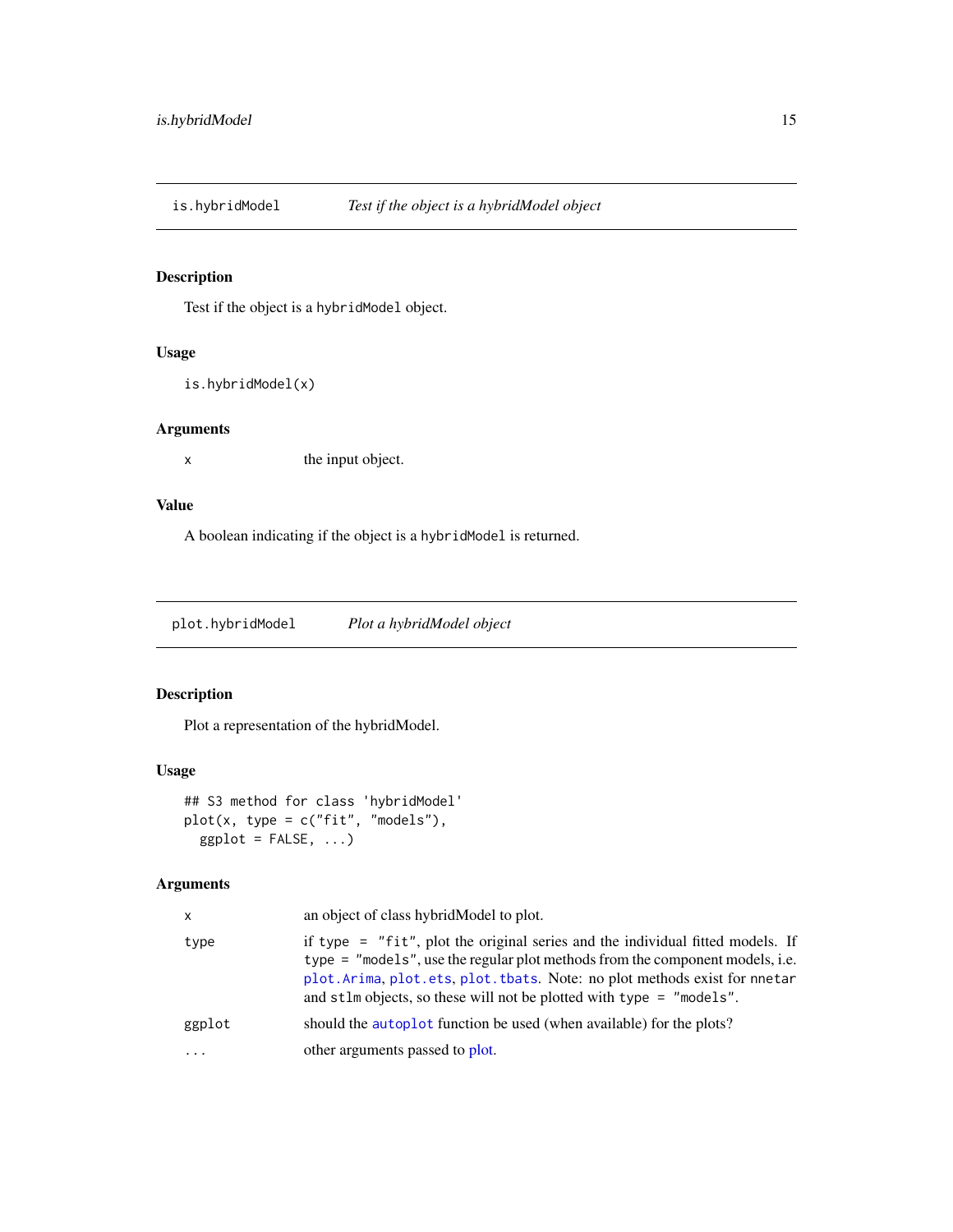#### Details

For type = "fit", the original series is plotted in black. Fitted values for the individual component models are plotted in other colors. For type = "models", each individual component model is plotted. Since there is not plot method for stlm or nnetar objects, these component models are not plotted.

#### Value

None. Function produces a plot.

#### Author(s)

David Shaub

#### See Also

[hybridModel](#page-11-1)

#### Examples

```
## Not run:
hm <- hybridModel(woolyrnq, models = "aenst")
plot(hm, type = "fit")
plot(hm, type = "models")
## End(Not run)
```
plot.thetam *Plot components from Theta model*

#### Description

Produces a plot of the level components from the ETS model underlying a Theta model

#### Usage

## S3 method for class 'thetam'  $plot(x, \ldots)$ 

|                         | Object of class "thetam".                        |
|-------------------------|--------------------------------------------------|
| $\cdot$ $\cdot$ $\cdot$ | Other plotting parameters passed through to plot |

<span id="page-15-0"></span>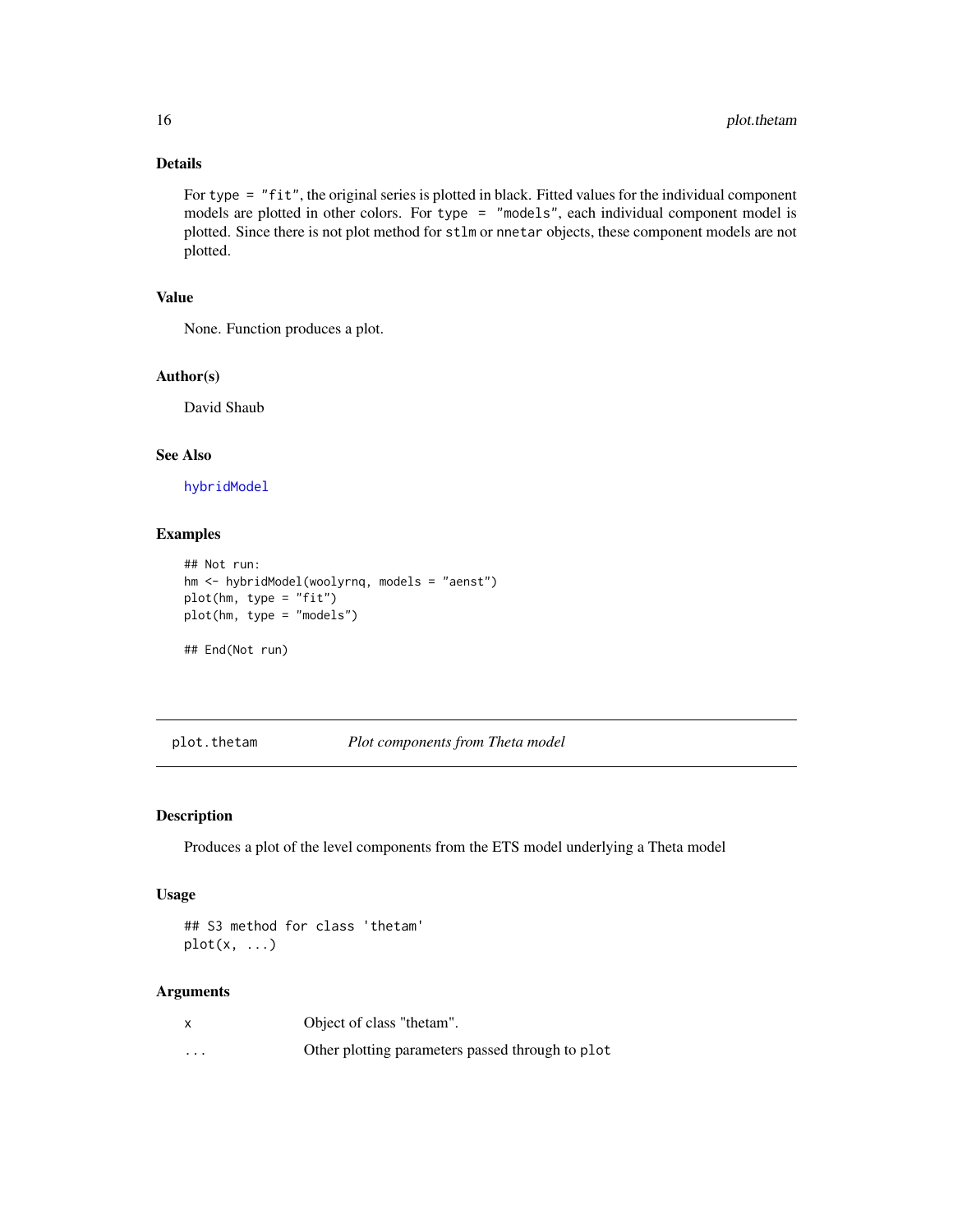#### <span id="page-16-0"></span>prepareTimeseries 17

#### Details

The "state" component of the plot comes from the model  $ets(...,$  model = "ANN") that was fit as part of the theta method. The "seasonal" component is the multipliers from multiplicative classical decomposition seasonal adjustment that is performed before the ets model is fit. The "linear" component shows the direction and slope of drift that is used in the forecasting to come.

#### Value

None. Function produces a plot.

#### Author(s)

Peter Ellis

#### See Also

[thetam](#page-19-1)

#### Examples

model <- thetam(wineind) plot(model)

prepareTimeseries *Helper function to validate and clean the input time series*

#### Description

Helper function to validate and clean the input time series

#### Usage

prepareTimeseries(y)

#### Arguments

y The input time series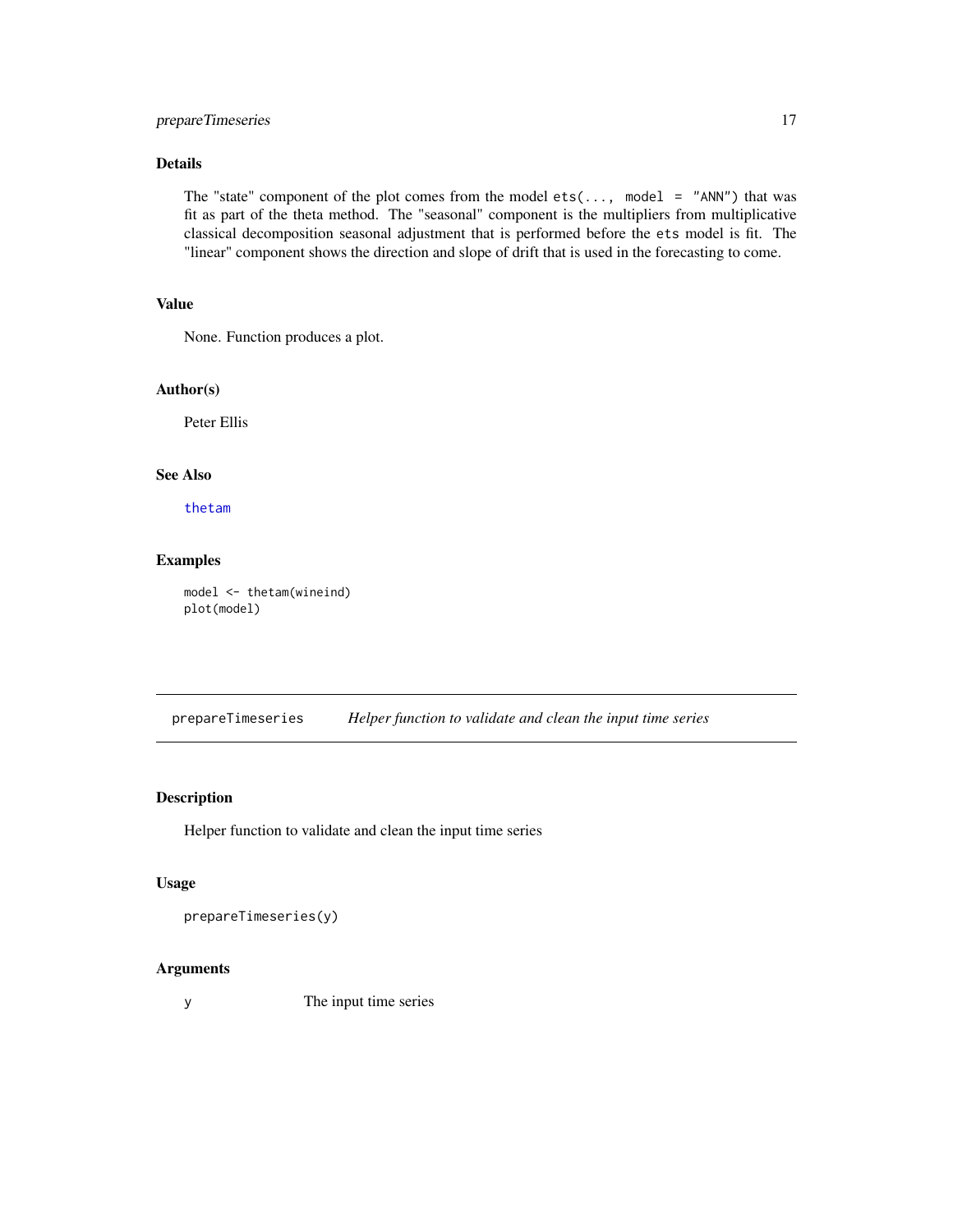<span id="page-17-0"></span>print.hybridModel *Print information about the hybridModel object*

#### Description

Print information about the hybridModel object.

#### Usage

```
## S3 method for class 'hybridModel'
print(x, \ldots)
```
#### Arguments

| x       | the input hybrid Model object. |
|---------|--------------------------------|
| $\cdot$ | other arguments (ignored).     |

#### Details

Print the names of the individual component models and their weights.

| removeModels |  | Helper function to remove models that require more data |  |
|--------------|--|---------------------------------------------------------|--|
|--------------|--|---------------------------------------------------------|--|

#### Description

Helper function to remove models that require more data

#### Usage

```
removeModels(y, models)
```

| У      | The input time series   |
|--------|-------------------------|
| models | The model codes to test |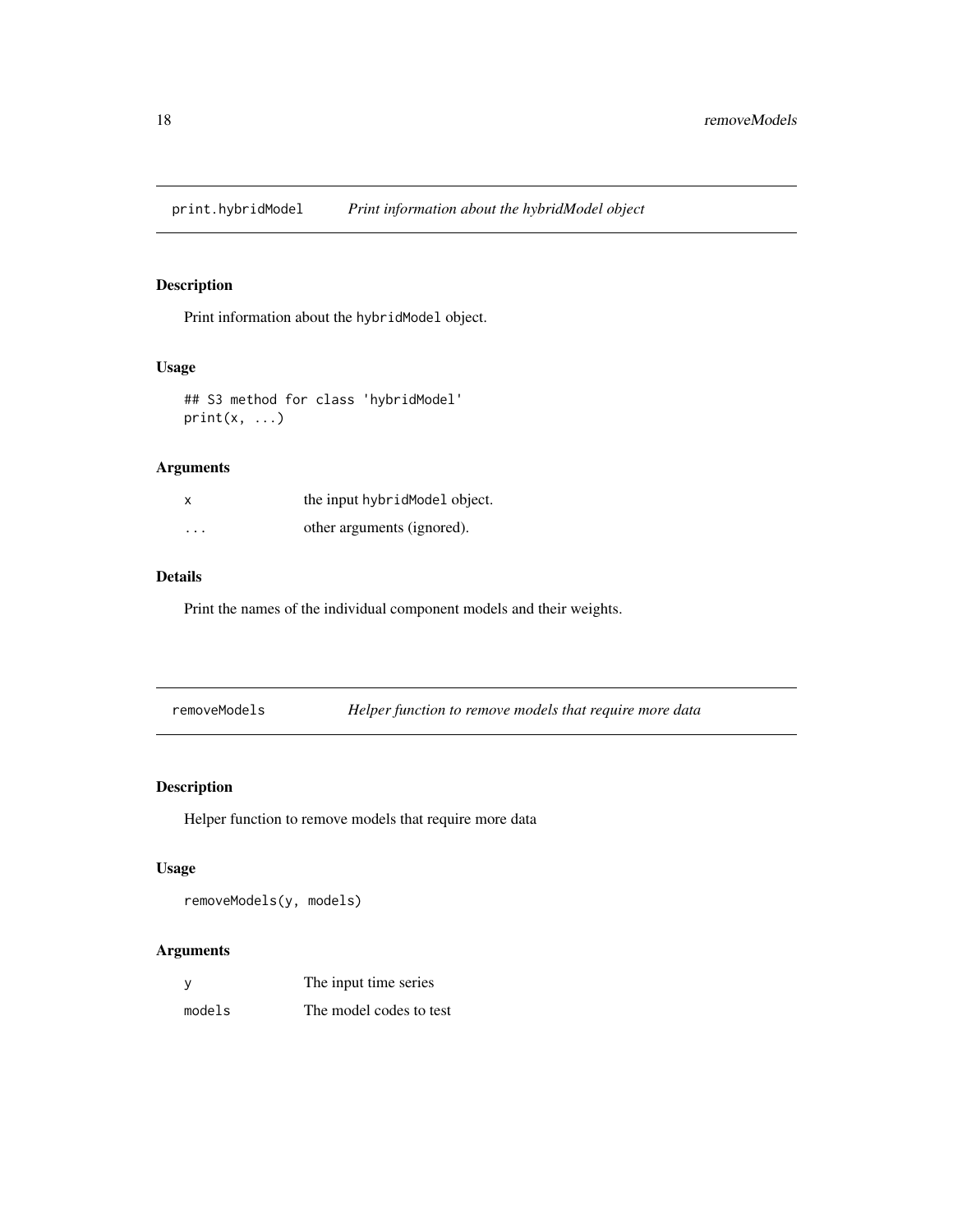<span id="page-18-0"></span>residuals.hybridModel *Extract Model Residuals*

#### Description

Extract the model residuals from the hybridModel object.

#### Usage

```
## S3 method for class 'hybridModel'
residuals(object, individual = FALSE, ...)
```
#### Arguments

| object                  | The input hybridModel.                                                                                          |
|-------------------------|-----------------------------------------------------------------------------------------------------------------|
| individual              | If TRUE, return the residuals of the component models instead of the residuals<br>for the whole ensemble model. |
| $\cdot$ $\cdot$ $\cdot$ | Other arguments (ignored).                                                                                      |

#### Value

The residuals of the ensemble or individual component models.

#### See Also

[accuracy](#page-0-0)

summary.hybridModel *Print a summary of the hybridModel object*

#### Description

Print a summary of the hybridModel object

#### Usage

```
## S3 method for class 'hybridModel'
summary(x)
```
#### Arguments

x the input hybridModel object.

#### Details

Print the names of the individual component models and their weights.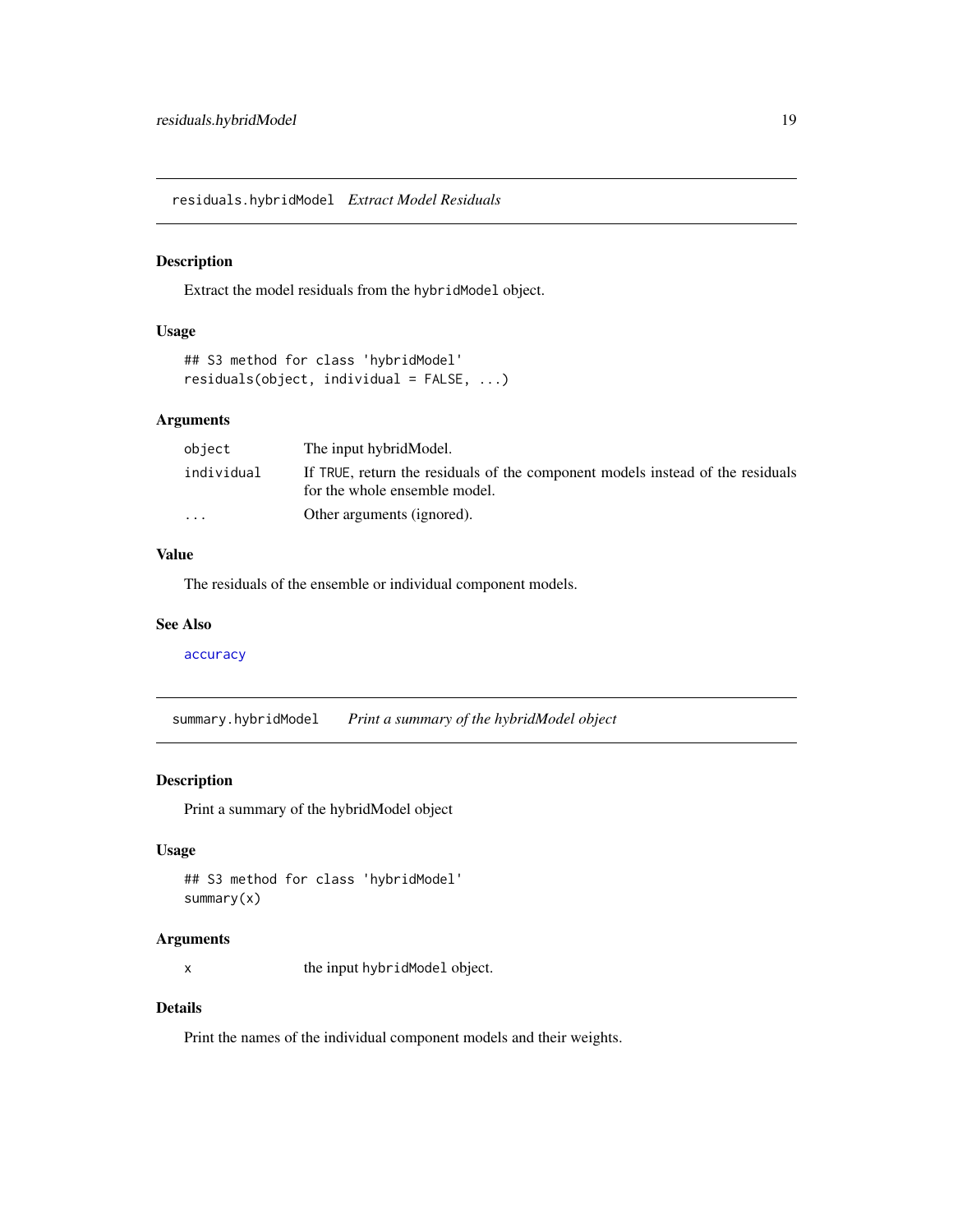<span id="page-19-1"></span><span id="page-19-0"></span>

Create a model object as an interim step to a theta method forecast.

#### Usage

thetam(y)

#### Arguments

y A numeric vector or time series.

#### Details

This fits an exponential smoothing state space model with model  $=$  'ANN' to y, having first performed classic multiplicative seasonal adjustment. A drift value is also calculated by lsfit(0:(length(y) - 1), y)\$coef[ In combination with forecast.thetam(), this provides identical results to forecast::thetaf(...). The purpose of splitting it into a 'model' and 'forecast' functions is to make the approach consistent with other modeling / forecasting approaches used in hybridModel().

#### Value

An object of class thetam

#### Author(s)

Peter Ellis

#### See Also

[forecast.thetam](#page-9-1)

#### Examples

mod1 <- thetam(Nile) plot(mod1)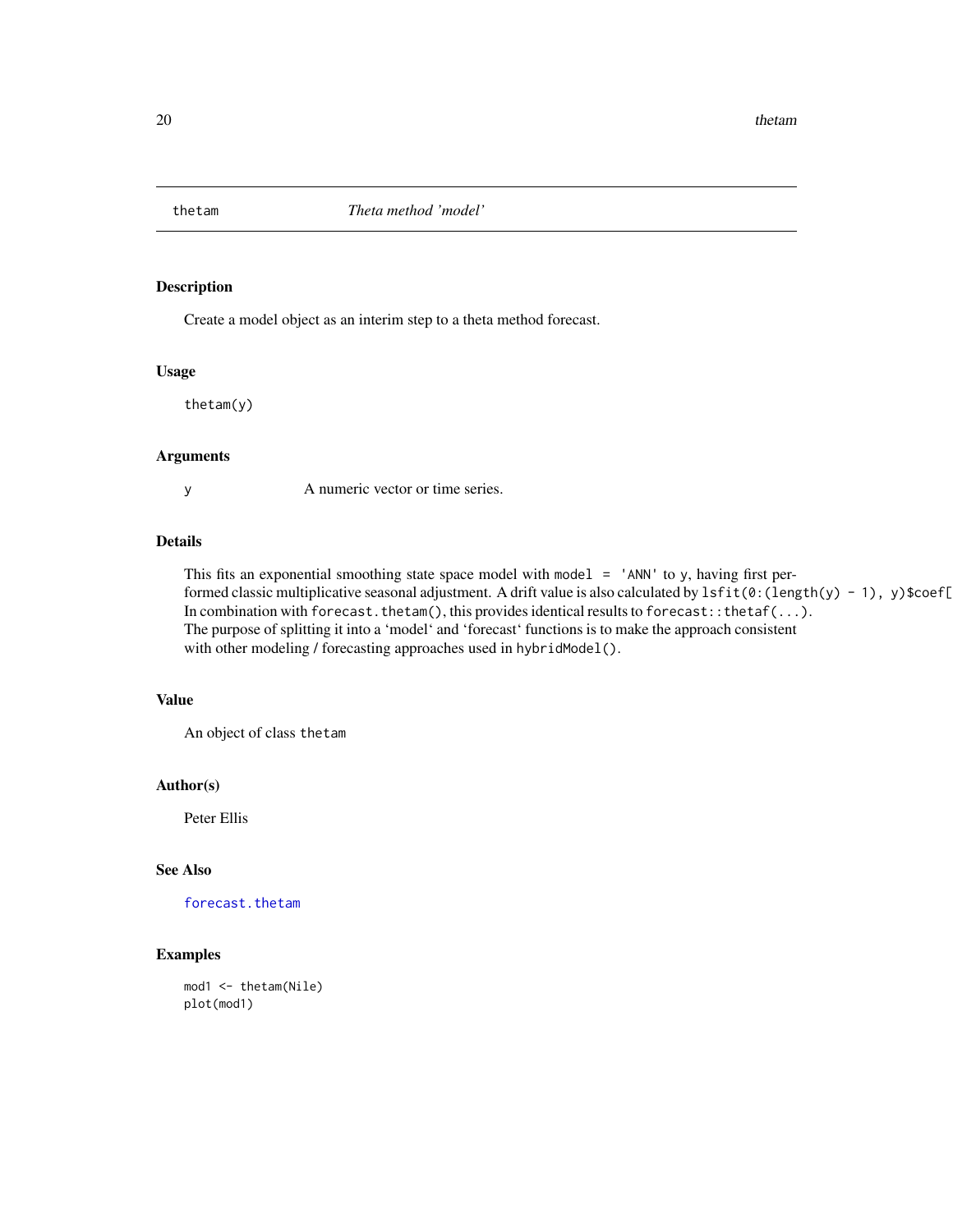<span id="page-20-0"></span>

Create a forecast ensemble using the theif() model

#### Usage

```
thiefModel(y, models = "aefnt", h = 2 * frequency(y),
  verbose = FALSE)
```
#### Arguments

| V       | the input time series                                               |
|---------|---------------------------------------------------------------------|
| models  | the models to use. These are specified the same way as hybrid Model |
| h.      | the forecast horizon                                                |
| verbose | if TRUE, report the fitting status                                  |

#### Details

Use the "thief" package method for reconciling forecasts across the temporal hierarchy. The base models to be included in the ensemble are the same as those in hybridModel, but the stlm model cannot be included since it requires seasonal data.

#### Author(s)

David Shaub

#### See Also

[thief](#page-0-0)

[hybridModel](#page-11-1)

#### Examples

```
shortTs <- subset(woolyrnq, end = 8)
thiefModel(shortTs, models = "ef")
```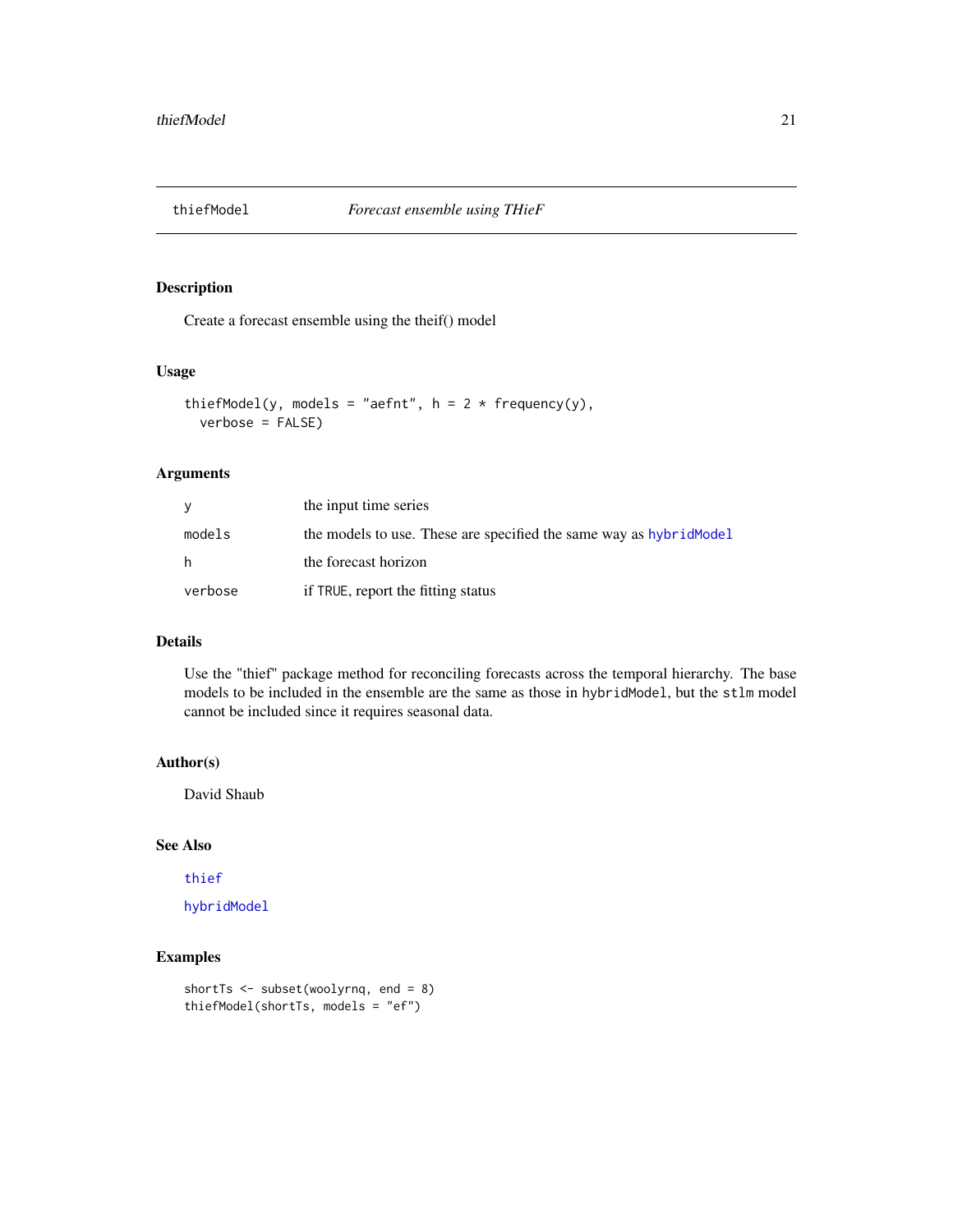<span id="page-21-0"></span>

Combine multiple ts objects into a single ts object. It is assumed that the ts objects provided are sequential. In other words, it is assumed that a valid time series object can actually be constructed from the provided objects. The start time and frequency of the combined object will correspond to the start time and frequency of the first provided object

#### Usage

tsCombine(...)

#### Arguments

... ts objects to combine

#### Details

Combine sequential time series objects into a single time series object. This might be useful, for example, when you want to combine the training and validation time series objects for plotting. The function assumes that the provided objects have no overlap. For example, a valid argument set would have two time series with periods from Jan-Dec 2015 and Jan-Dec 2016. An invalid set would be two time series t1 and t2 with periods from Jan-Dec 2015 and Aug 2015-Dec 2016 respectively. In that case, there is overlap between t1 and t2. The return value will depend on the order in which the arguments are provided. If the function call is tsCombine $(t1, t2)$ , the overlapping portion of t1 and t2 (Aug-Dec 2015 in this example), would have values from t1 as long as they are not NA. If the call is tsCombine( $(2, t1)$ , it will have values from  $t2$  as long as they are not NA.

#### Value

A combined ts object generated from the individual ts objects

#### Author(s)

Ganesh Krishnan

#### Examples

```
tsCombine(window(AirPassengers, end = c(1951, 12)), window(AirPassengers, start = c(1952, 1)))
```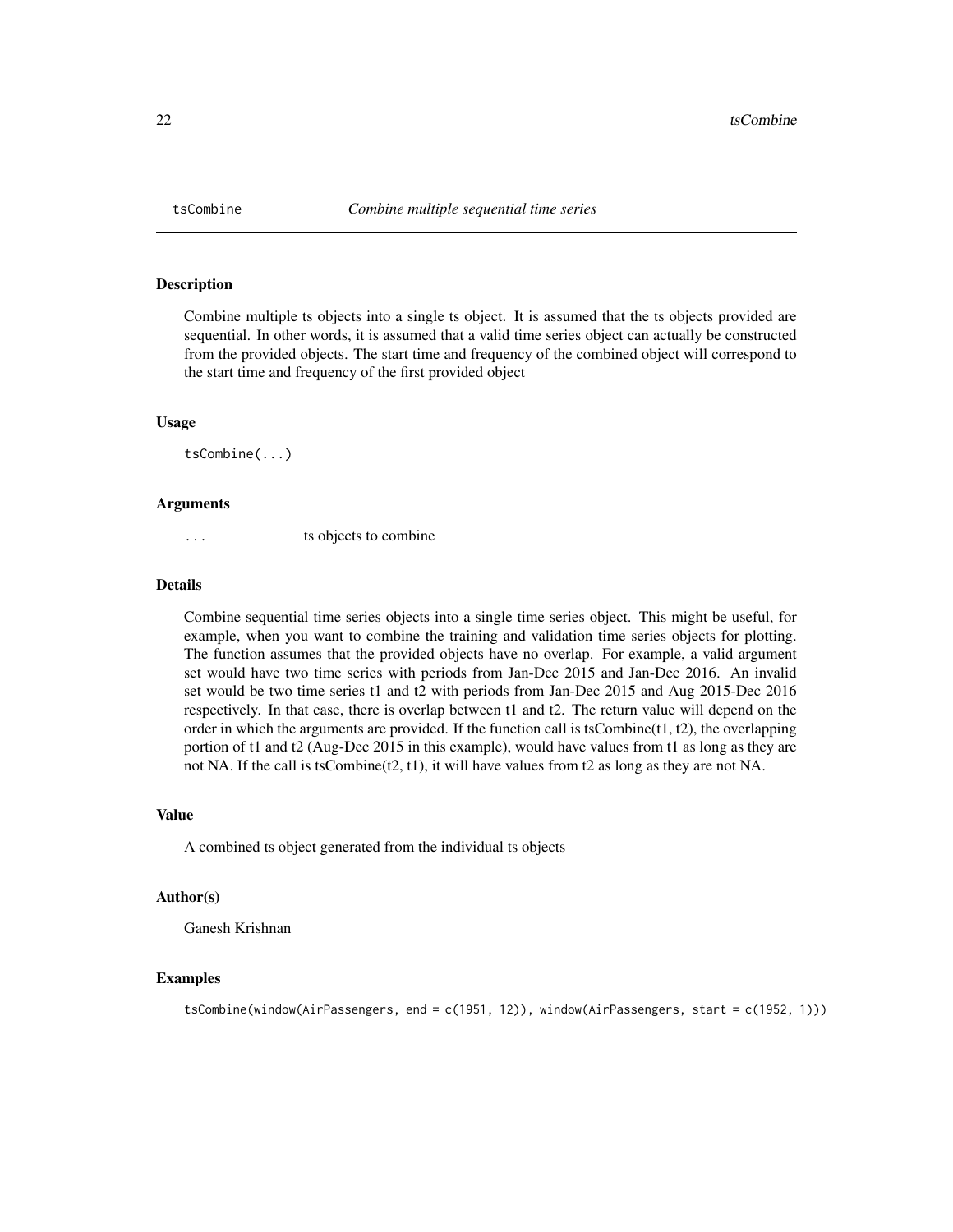<span id="page-22-0"></span>Training and test indices are generated for time series cross validation. Generated indices are based on the training windowSize, forecast horizons and whether a rolling or non-rolling cross validation procedure is desired.

#### Usage

tsPartition(x, rolling, windowSize, maxHorizon)

#### Arguments

|            | A time series                                                       |
|------------|---------------------------------------------------------------------|
| rolling    | Should indices be generated for a rolling or non-rolling procedure? |
| windowSize | Size of window for training                                         |
| maxHorizon | Maximum forecast horizon                                            |

#### Value

List containing train and test indices for each fold

#### Author(s)

Ganesh Krishnan

#### Examples

tsPartition(AirPassengers, rolling = TRUE, windowSize = 10, maxHorizon = 2)

tsSubsetWithIndices *Subset time series with provided indices*

#### Description

Use provided indices to subset a time series. The provided indices must be contiguous

#### Usage

tsSubsetWithIndices(x, indices)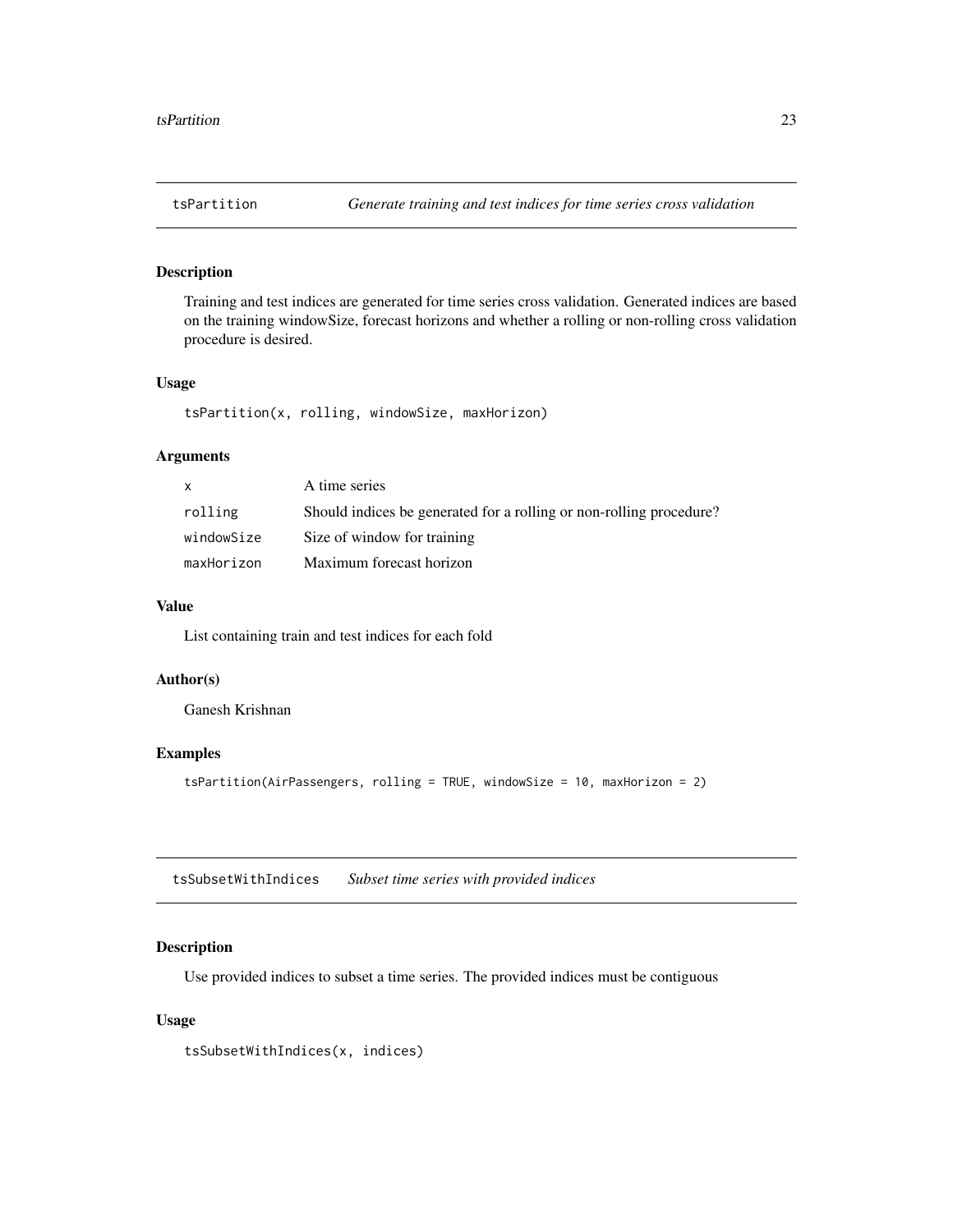#### <span id="page-23-0"></span>Arguments

|         | A time series object                                 |
|---------|------------------------------------------------------|
| indices | A contiguous vector of indices to use for subsetting |

#### Value

A time series object appropriately subsetted using provided indices

#### Author(s)

Ganesh Krishnan

#### Examples

tsSubsetWithIndices(AirPassengers, c(3:10))

unwrapParallelModels *Helper function used to unpack the fitted model objects from a list*

#### Description

Helper function used to unpack the fitted model objects from a list

#### Usage

unwrapParallelModels(fitModels, expandedModels)

#### Arguments

fitModels A list containing the models to include in the ensemble expandedModels A character vector from the models argument of [hybridModel](#page-11-1)

#### Details

See usage inside the hybridModel function.

#### See Also

[hybridModel](#page-11-1)